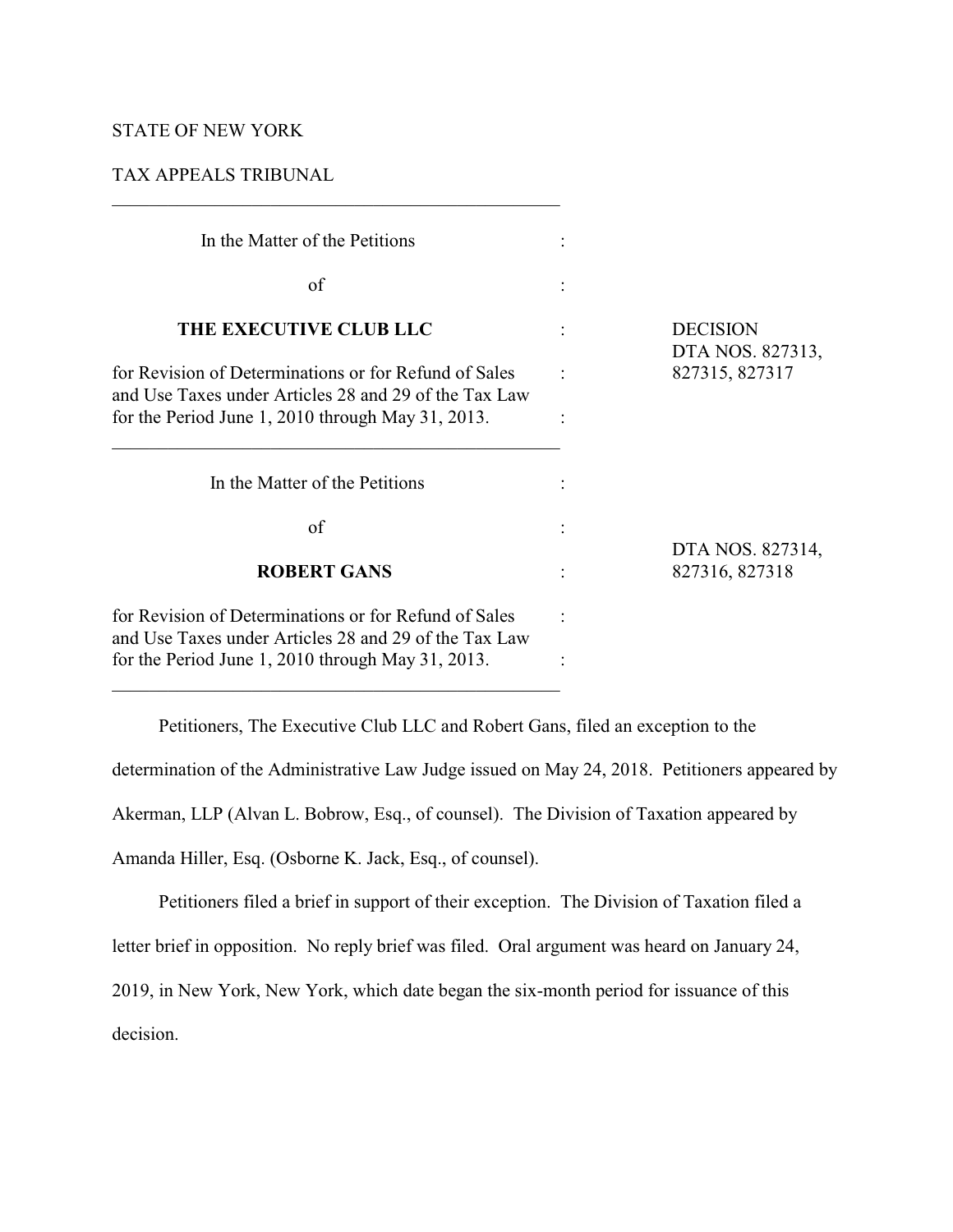After reviewing the entire record in this matter, the Tax Appeals Tribunal renders the following decision.

#### *ISSUES*

I. Whether the Division of Taxation correctly determined that the receipts from the sale of executive dollars, a kind of scrip utilized by petitioners in their business, were subject to sales and use tax.

II. If so, whether this matter should be remanded to determine the correct amount of tips paid with executive dollars.

## *FINDINGS OF FACT*

We find the facts as determined by the Administrative Law Judge. However, we have not restated the Administrative Law Judge's finding of fact 49, which discusses the treatment of petitioners' proposed findings of fact as submitted below. We have also made additional findings of fact, numbered 49 and 50. As so modified, the Administrative Law Judge's findings of fact appear below.

1. Petitioner, The Executive Club LLC (Executive Club), operated an adult entertainment club known as the Penthouse Executive Club, in New York, New York (the Club), during the period June 1, 2010 through May 31, 2013 (the period at issue). It generated revenues from admissions, bar sales, food sales, surcharges, and performances of the entertainers.

2. Petitioner, Robert Gans, was the managing member of Executive Club during the period at issue. Petitioners<sup>1</sup> do not dispute that Mr. Gans was a person responsible for the collection and remittance of sales and use tax due on behalf of Executive Club.

<sup>&</sup>lt;sup>1</sup> Petitioners will refer to Executive Club and Robert Gans, collectively, unless an individual petitioner is specified.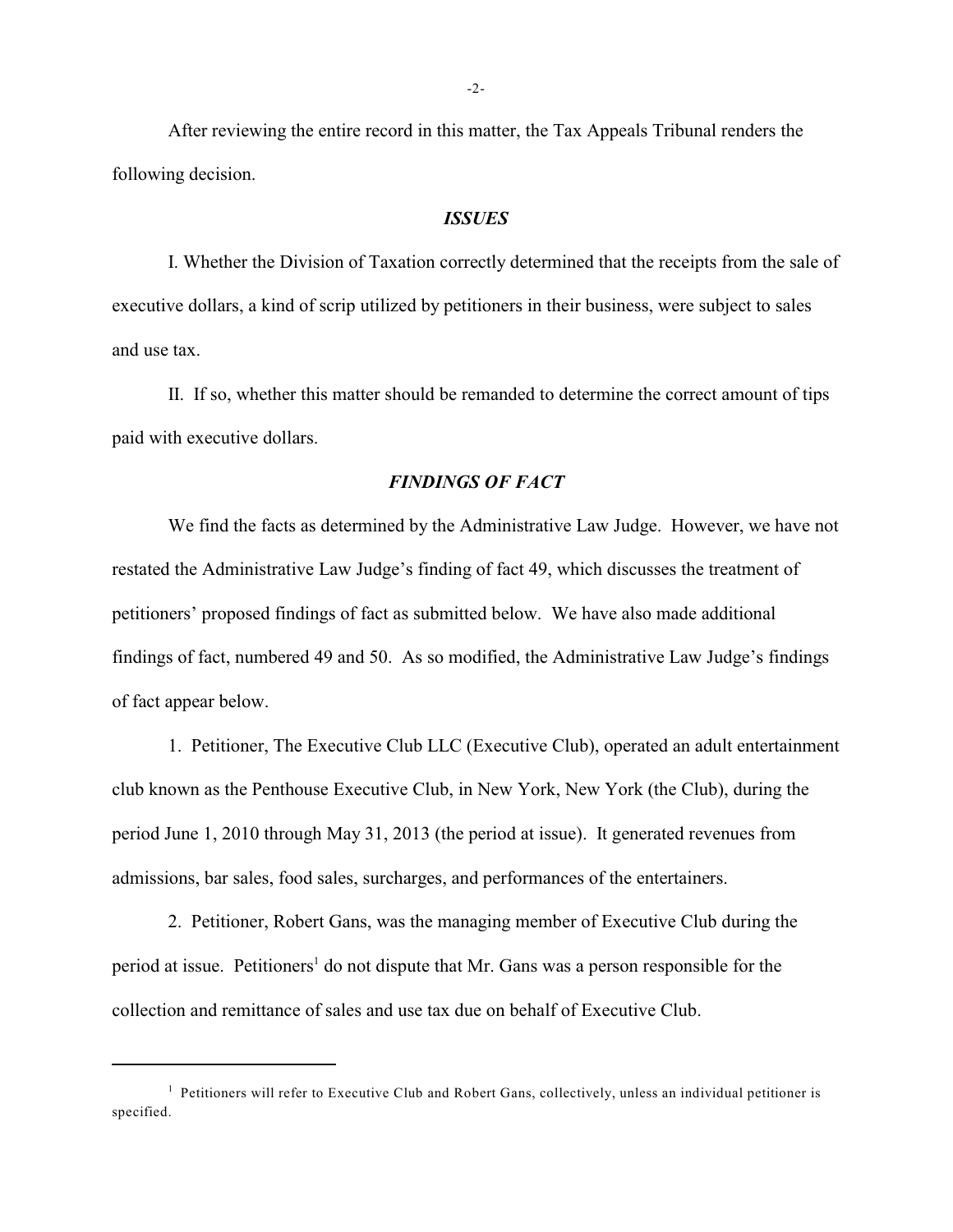3. To allow entry to the Club, petitioners collected an admission charge of \$20.00 to \$30.00, depending on the day of the week. The admission charge could be paid with a credit card or cash. Upon remittance of the admission charge, guests could view live performances on stage in the main area of the Club and go anywhere within the Club except for private rooms. Petitioners collected and remitted sales tax on these charges and do not dispute that such charges are subject to tax.

4. In addition to entertainment in the main area of the Club, petitioners offered entertainment in various private rooms throughout the Club. To gain access to the private rooms, petitioners charged customers a separate admission charge. The charge varied depending on the type of room and length of time the room was used. The room fee could be paid by cash, credit card, or check. Payment for a private room was charged as a separate transaction.

5. Prior to December 1, 2011, the revenue from the private room charges was reported by another entity, Rooms With a View, LLC. Beginning December 1, 2011, petitioner Executive Club started reporting the receipts from the private room charges. Starting in March 2012 and going forward, petitioner Executive Club reported the private room charges as subject to sales tax and collected sales tax on those charges. For the period December 1, 2011 through February 28, 2012, petitioner Executive Club did not report and remit sales tax for the private room charges. During the audit in this matter, the Division of Taxation (Division) determined sales tax due for the private room charges in the amount of \$67,686.94. In their reply brief to the Administrative Law Judge, petitioners conceded the amount of sales tax determined due on the private room charges, and such amount is not at issue.

6. To perform at the Club, the Club's entertainers pay a house fee to petitioner Executive Club.

-3-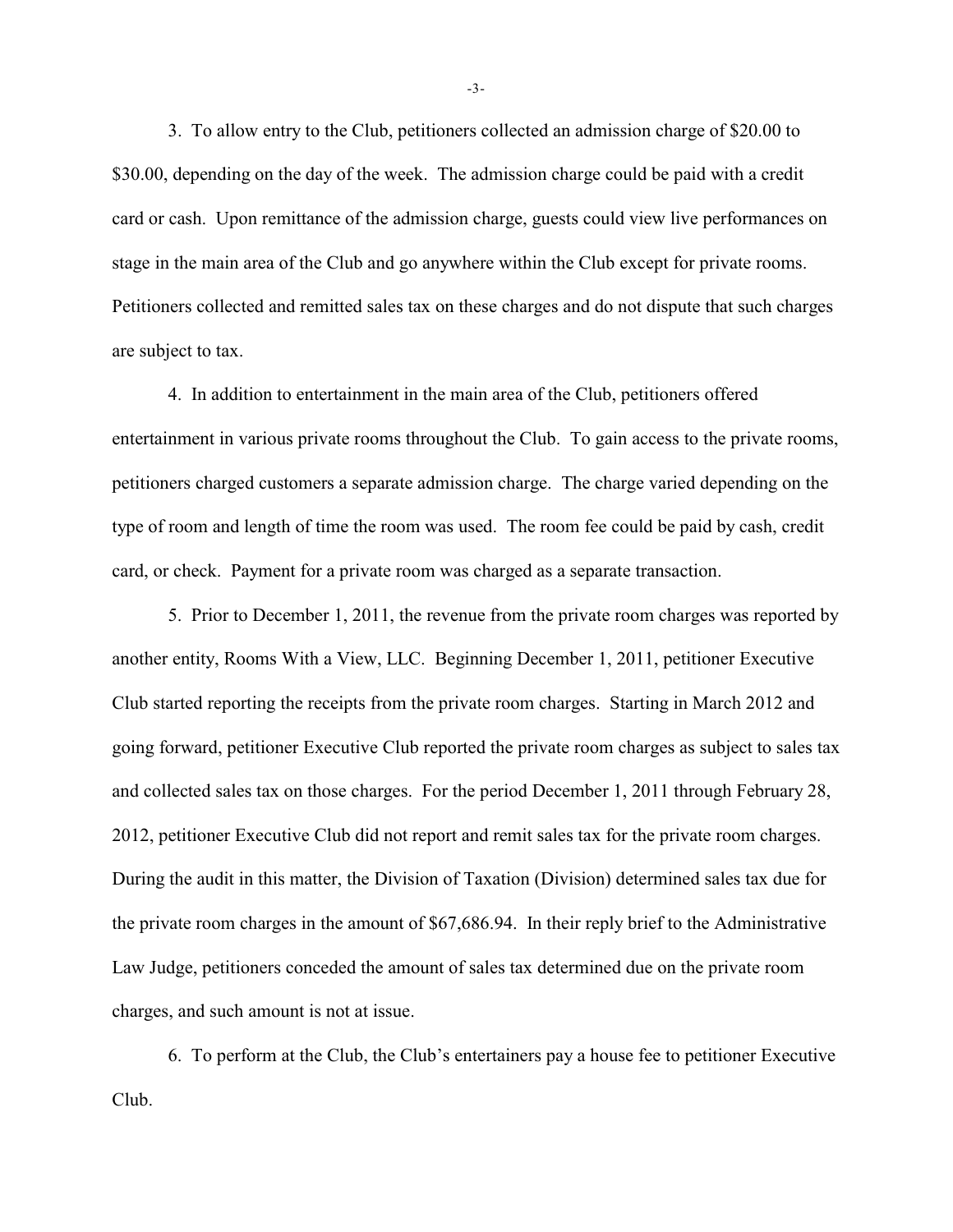7. Customers can pay the Club's entertainers for personal dances or to spend time with them, either in the main area of the Club or in a private room. Payment for these interactions between the customer and the entertainer can be made in cash or scrip, also known as "executive dollars," "executive currency," or "Roberts currency."

8. The entertainer's fee is generally \$300.00 for a half hour and \$600.00 for an hour. According to Mark Yackow, the Club's chief operating officer, the Club allows the entertainers to negotiate the fee, "but over the fourteen years we've been here, it's stated that . . . It's accepted that the entertainer would get \$600.00 for the hour, and \$300.00 for the half hour." The customer may also pay the entertainer a tip in addition to the required fee. Tips paid by customers at the Club are voluntary.

9. The Club encourages guests to purchase executive dollars to pay the entertainers. It is the Club's experience that customers tend to spend more money on entertainers when customers purchase scrip than when they pay with cash, because they can use their credit cards to purchase the scrip.

10. The Club charges a 20% surcharge on every sale of executive dollars (i.e., a customer is charged \$120.00 in order to receive \$100.00 of executive dollars). The Club also charges a 13% redemption fee when the entertainers redeem the executive dollars for cash.

11. Petitioner Executive Club treats the 20% surcharge on its sale of executive dollars as income, and treats the executive dollars sold as a liability on its books until they are redeemed.

12. Petitioner Executive Club records the 13% redemption fee charged on the redemption of executive dollars as income on its books. Beyond the 13% redemption fee, petitioner Executive Club does not report the revenue received from executive dollars as income on its

-4-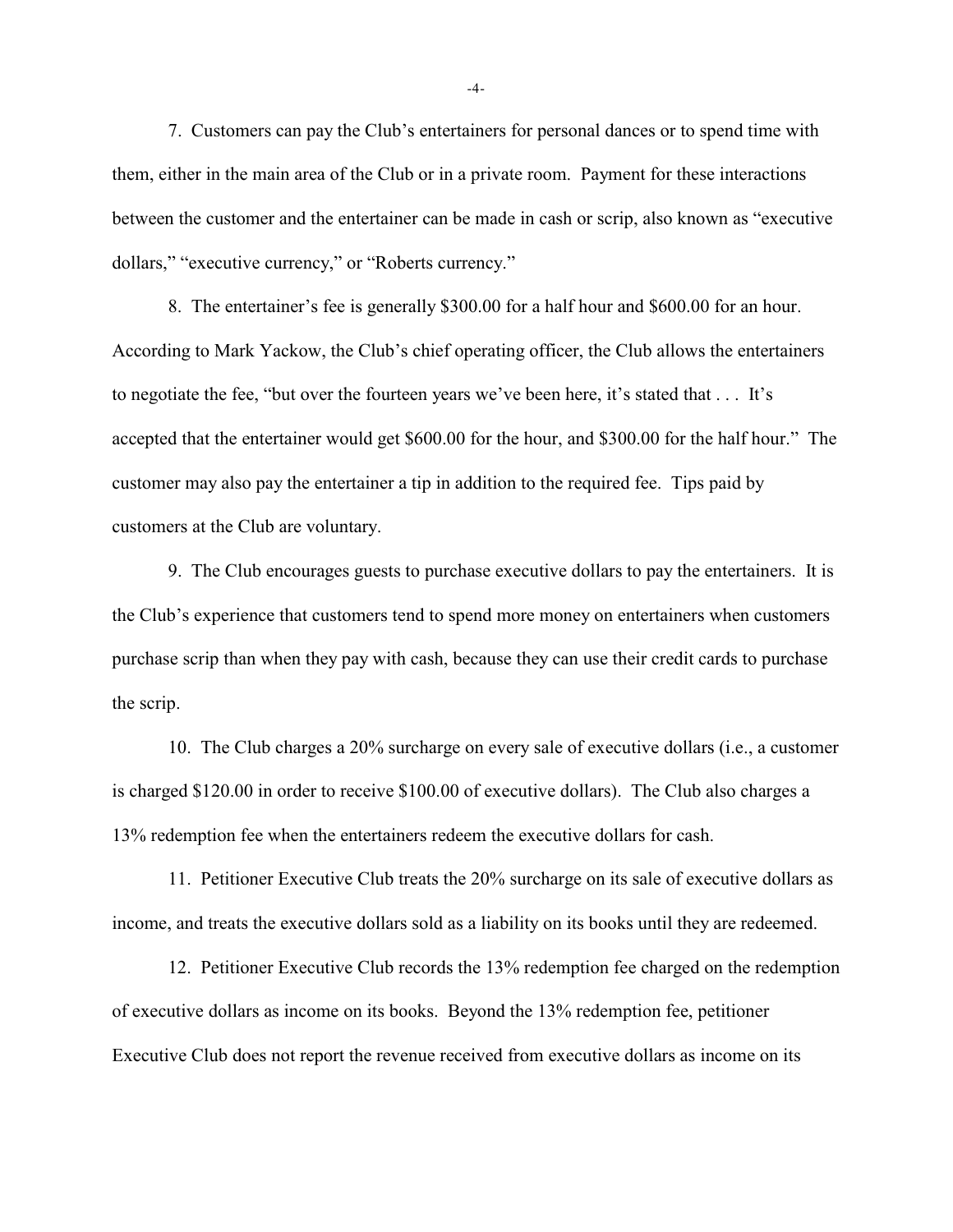books. According to Howard Rosenbluth, Executive Club's chief financial officer, the remainder of the revenue received is reported by the entertainers or whoever received the executive dollars.

13. Executive dollars are similar in appearance to play money, insofar as they are printed in color with a picture of an entertainer on the front. The executive dollars have an expiration date and may not be redeemed or used once the expiration date has passed. Executive dollars from different time periods were presented into the record, each containing different printed statements. For example, a sample of executive dollars with an expiration date of June 30, 2011 states, "Valid for performance fees only. Fees for personal performances are mandatory service charges and not tips or gratuities to the entertainer." A different copy of executive dollars with the same expiration date of June 30, 2011 states on its face, "Valid for performance fees only. Not valid for gratuities." Other sample copies of executive dollars with expiration dates of June 30, 2013 and December 31, 2012 do not contain any language regarding their use.

14. Mr. Rosenbluth testified that regardless of the language printed on the executive currency, it has been used the same way from the date the Club opened in 2003 to present. According to Mr. Rosenbluth and Mr. Yackow, despite the limiting language printed on some of the executive dollars, they could be used for dances, for time spent in a room with an entertainer, having dinner with an entertainer, paying an entertainer for her time, and for tips and gratuities.

15. Customers are not required to purchase executive dollars but can do so if they choose.

16. A customer may purchase executive dollars at an executive currency booth, or may have a floor host obtain the executive dollars for him. When the customer, or host on the customer's behalf, purchases the executive dollars, the Club adds the 20% surcharge.

-5-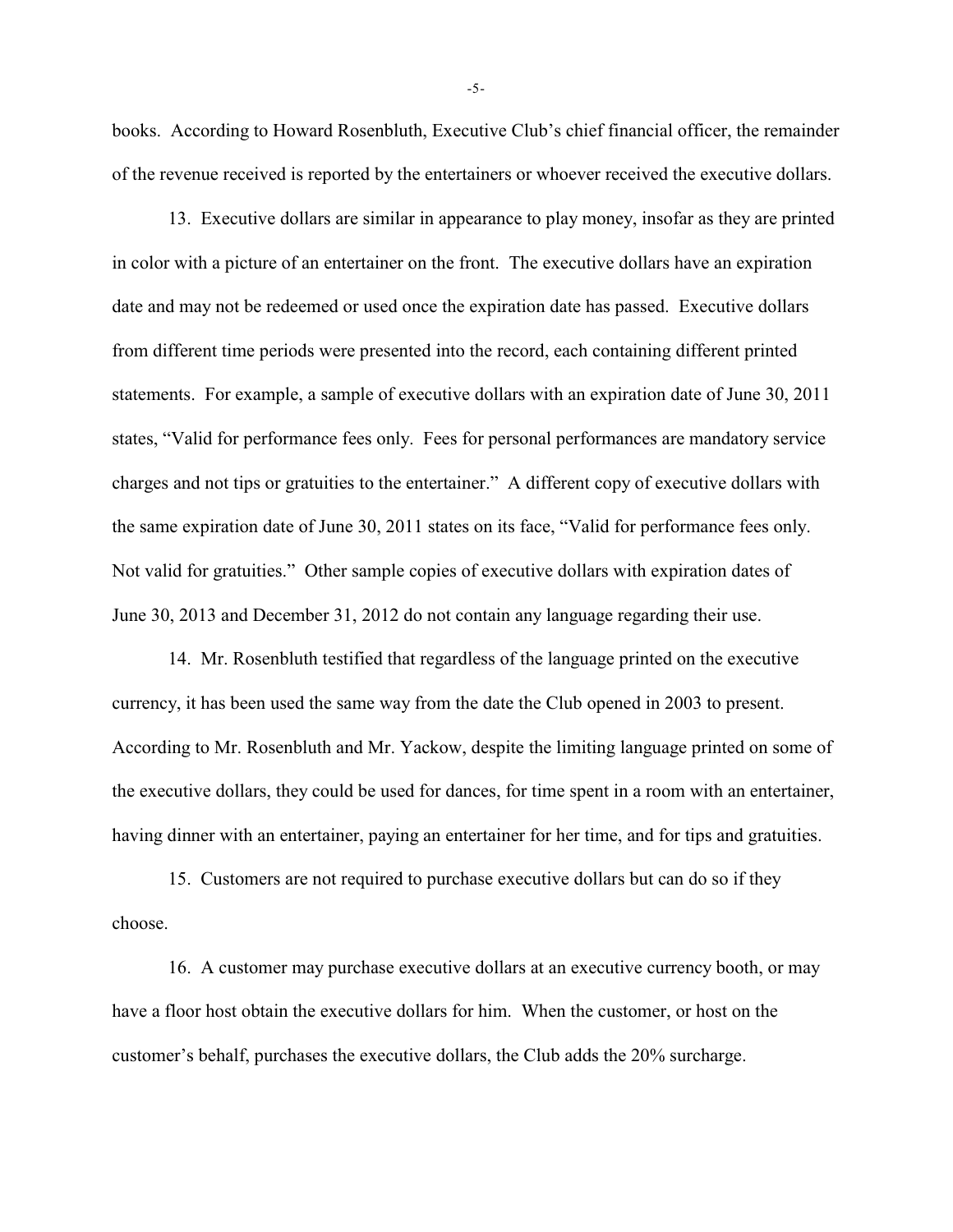17. During the audit period, executive dollars could be used to pay the entertainer fee and to tip bartenders, cocktail waitresses, security people and hosts. The entertainers can use the executive dollars to pay the house fee (*see* finding of fact 6), buy a meal, and tip the bartender and other Club employees. Mr. Rosenbluth and Mr. Yackow testified that executive dollars could not be used to pay for a private room, but could be used to pay the entertainer for private time in a room. $2$ 

18. Executive dollars do not have to be used when purchased, but can be used during future visits to the Club, so long as the expiration date has not passed. Executive dollars may not be redeemed after the printed expiration date. As explained by Mr. Yackow, "if we're lucky, [the customer] doesn't come - - he loses it. He loses it" because the executive dollars expire. Customers cannot redeem executive dollars for cash.

19. When entertainers redeem executive dollars with the Club, they are charged a 13% redemption fee. The Club then pays the entertainers the balance by check or direct deposit. At the end of the year, the Club issues a form 1099 to the entertainers for 87% of the face value of executive dollars redeemed.

20. Petitioner Executive Club did not collect sales tax on the sale of executive dollars during the audit period because petitioners did not think the sale was taxable.

21. Petitioners maintained monthly records of sales of executive dollars and amount of surcharges charged on the executive dollar sales during the audit period in its System Financial Report. The System Financial Report shows monthly revenue from food, beverage, executive dollars, surcharge on executive dollars, room fee and tips payable, in addition to other items.

-6-

<sup>&</sup>lt;sup>2</sup> Petitioners' reply brief to the Administrative Law Judge contradicted the testimony of Mr. Rosenbluth and Mr. Yackow, in that it stated, "the guest purchased a large amount of Executive Currency, and then used it in a small part to pay for the private room . . . ." No explanation was provided for the discrepancy.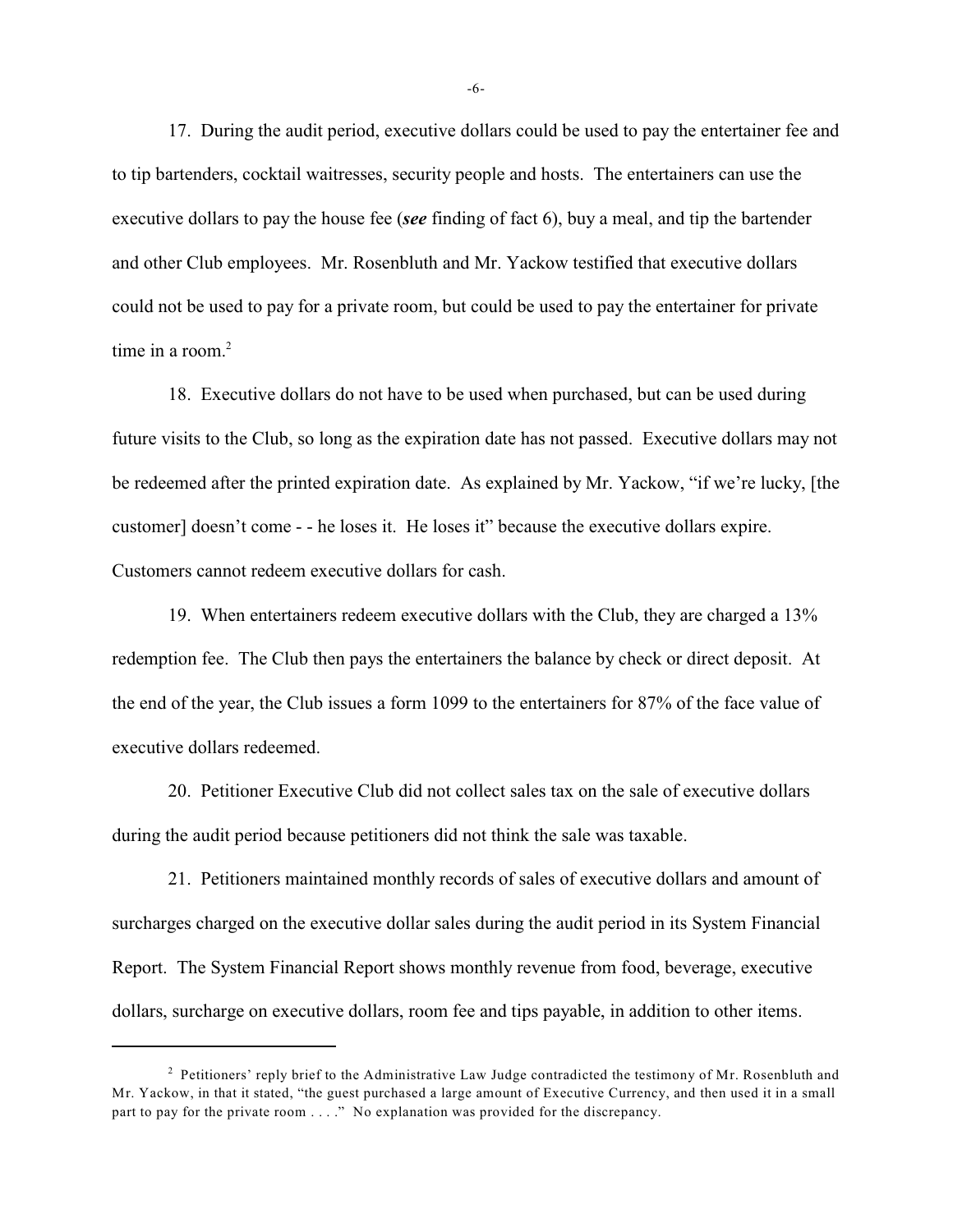22. Petitioners introduced a sample of the Club's financial records, including a System Financial Report for the period January 1, 2013 through July 1, 2013; schedules of private room fees and sale of executive currency control sheets dated January 4, 2013, February 26, 2013, April 17, 2013 and May 1, 2013; ten credit card receipts, seven with the heading "Roberts Currency," two of which were dated February 27, 2013 and five of which were dated April 18, 2013, and three with the heading "Roberts Private," dated April 18, 2013. The credit card receipts titled "Roberts Currency" indicate various charges for "Food/Bev" together with a 20% surcharge and a "charge tip."<sup>3</sup> The credit card receipts titled "Roberts Private" indicate charges for "1 silver 1 hr" plus tax. Petitioners also introduced an "Analysis of Entertainer Tips" for the period January 2013 through May 2013 purporting to show a summary of tips paid in the Club's various private rooms. No source documentation was provided for the purported private room tips other than hand-written, mostly illegible notes on some of the schedules of private room fees and sale of executive currency control sheets dated January 4, 2013, February 26, 2013, April 17, 2013 and May 1, 2013, that purport to show tips for entertainers in some of the private rooms. 4 The System Financial Reports petitioners introduced for January 1, 2013 through July 1, 2013 indicate "0.00" on the lines for "tips paid" and "EC Tips Pd."

The sale of executive currency control sheets show the name of the customer, credit card information, the amount of the executive currency purchased, the surcharge amount, and "charge tips." The control sheets do not indicate what the executive currency is being purchased for (i.e., it does not differentiate between entertainer fees or tips).

-7-

<sup>&</sup>lt;sup>3</sup> One of the seven "Roberts Currency" receipts does not show a "charge tip."

<sup>&</sup>lt;sup>4</sup> While the Analysis of Entertainer Tips lists eight categories of rooms, the schedule of private room fees lists only two rooms for January 4, 2013, five rooms for February 26, 2013, two rooms for April 17, 2013 and two rooms for May 1, 2013.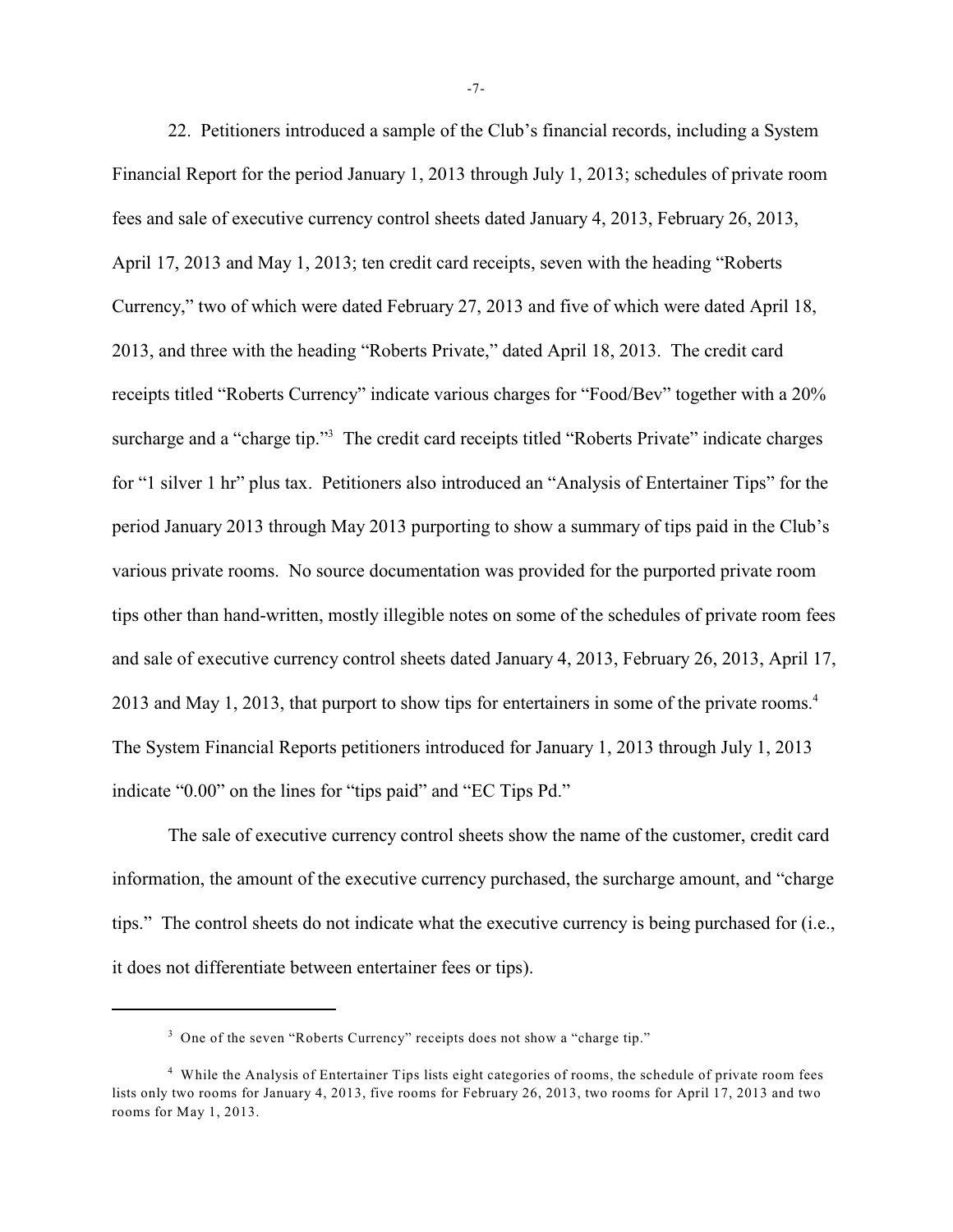23. Mr. Yackow explained that the schedule of private room fees is completed daily by the Club's room administrator when customers and entertainers use the private rooms. The schedule of private room fees shows the room name, the customer name, the floor host's initials, the entertainer's name, the method of payment (cash or credit card), the time in and out of the room, the room fee, charge tips, and entertainer room fee.

24. Mr. Yackow testified that purchases of executive currency to be used for private dances and tips may be recorded as one transaction or as two separate transactions.

25. Mr. Yackow described the seven credit card receipts with the heading "Roberts Currency" (*see* finding of fact 22) as "close receipts" or "close-out" receipts that the Club keeps. According to Mr. Yackow, when a customer purchases executive currency through the Club's host, the host goes to the executive currency booth to purchase the amount requested by the customer. The executive currency booth attendant runs the credit card transaction, charging the customer for the amount of executive currency requested plus a 20% surcharge. The host then brings a receipt, similar to the "close-out" receipt presented in evidence, to the customer, which the customer signs. The customer may also leave a tip for the host. The Club's manager reviews the transactions daily with the host who was responsible for the charges.

When describing the receipt dated February 27, 2013, with a time-stamp of 1:40 a.m., Mr. Yackow stated that the charge was for \$1,000.00 of executive currency, plus a 20% surcharge, and that the customer added a \$200.00 tip for the host. However, a review of the receipt indicates a "charge tip" of \$400.00 rather than a \$200.00 tip for the host as claimed by Mr. Yackow, and indicates a food or beverage purchase rather than executive currency. Specifically, the receipt shows the following charges:

-8-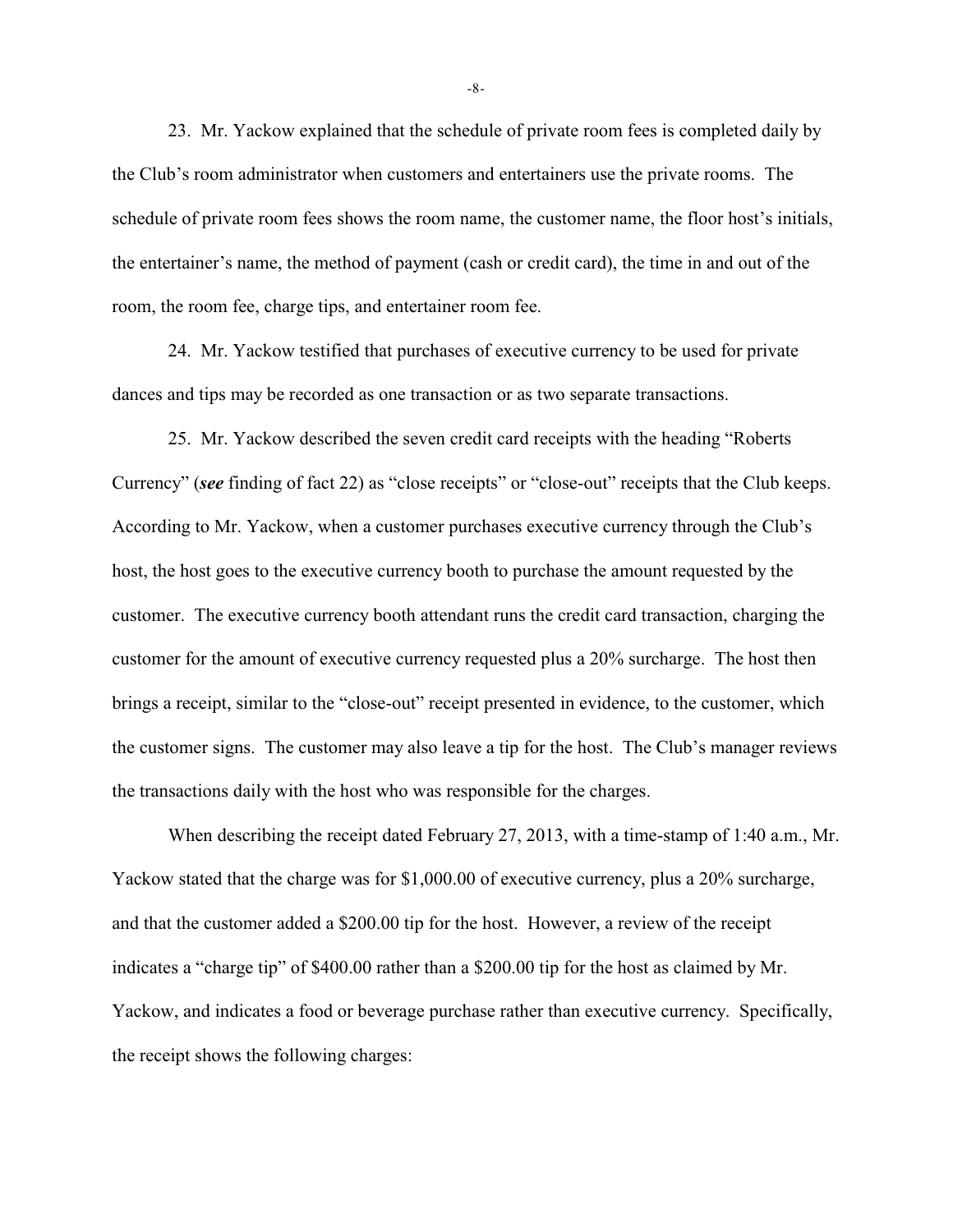| "1 1000\$ Food/Bev | 1000.00  |
|--------------------|----------|
| 20.00% surcharge   | 200.00   |
| Subtotal           | 1000.00  |
| Service            | 600.00   |
| Payment            | 1600.00  |
| Charge Tip         | 400.00   |
| Visa               | 1600.00" |

There was no explanation for the discrepancy, no testimony regarding the "service" charge of \$600.00, and no explanation of why the itemized charges do not equal the total amount charged.

26. On November 15, 2012, the Division initiated an audit of petitioner Executive Club's sales and use tax records for the period June 1, 2010 through August 31, 2012. This was a follow-up to an audit of Executive Club that the Division had previously conducted for the period December 1, 2007 through May 31, 2010.

27. The Division mailed a letter, dated November 15, 2012, to petitioner Executive Club scheduling a field audit for the period June 1, 2010 through August 31, 2012. The letter advised petitioner that it must provide "any and all documentation in auditable form and electronic form (if available) which supports the sales and use tax returns as filed." An information document request (IDR), describing the books and records to be produced, was attached to the letter.

28. On November 27, 2012, petitioners' attorney, Alvan Bobrow, contacted the Division's auditor and informed her that he was petitioners' representative for the audit and would provide a power of attorney form. On multiple dates from November 30, 2012 through January 29, 2013, the auditor attempted to contact Mr. Bobrow to follow-up on the November 27 conversation and left messages requesting that he submit the power of attorney form. On February 6, 2013, Mr. Bobrow sent the auditor an incomplete power of attorney form. The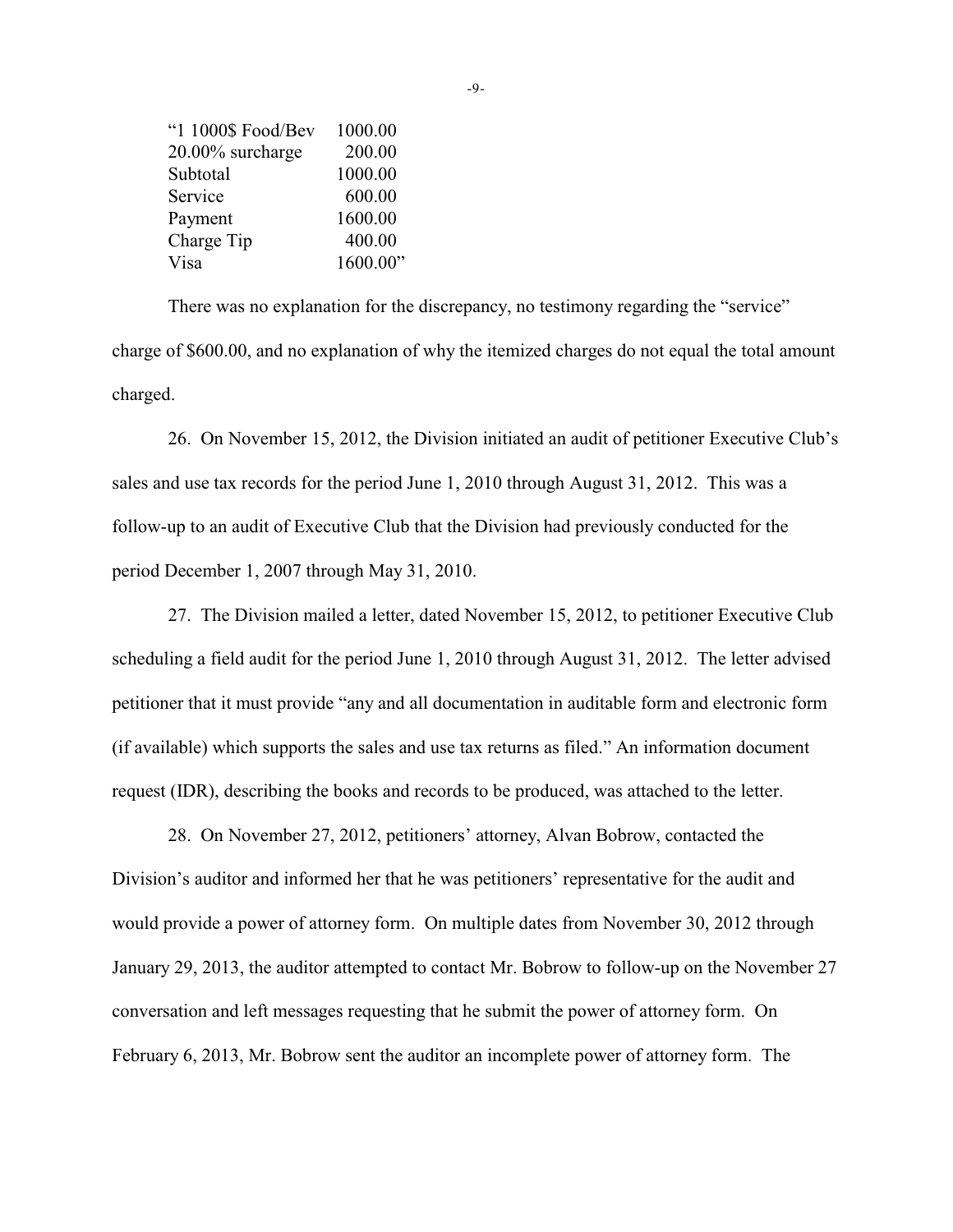auditor again left messages for Mr. Bobrow on multiple dates from February 6, 2013 through August 21, 2013, requesting that he provide a completed power of attorney form.

29. On April 1 and 23, 2013, the auditor sent consents to extend the statute of limitations to assess tax to petitioner Executive Club because petitioners had not provided a completed power of attorney form.

30. On May 20, 2013, petitioner Executive Club's Chief Financial Officer, Howard Rosenbluth, executed a consent to extend the statute of limitations on behalf of Executive Club (consent), allowing the Division until June 20, 2014 to assess any taxes determined due for the period June 1, 2010 through May 31, 2011. On May 29, 2013, the auditor's supervisor, Roy Watson, signed the consent. The consent in the record does not have the Division's raised seal.

31. On August 12, 2013, the auditor sent to petitioner Executive Club a second letter attempting to schedule a field audit and again requesting Executive Club's books and records for the audit period.

32. On August 27, 2013, the Division received a completed power of attorney form authorizing Mr. Bobrow and Jeffrey S. Reed, Esq., to act as petitioner Executive Club's representatives.

33. By letter dated October 10, 2013, the Division informed petitioner Executive Club that the audit period had been expanded to cover June 1, 2010 through May 31, 2013, and requested Executive Club's books and records for the expanded audit period.

34. On February 27, 2014, petitioner Executive Club, by its attorney, Mr. Reed, executed another consent to extend the statute of limitations allowing the Division until December 20, 2014 to assess any taxes found due for the period June 1, 2010 through November 30, 2011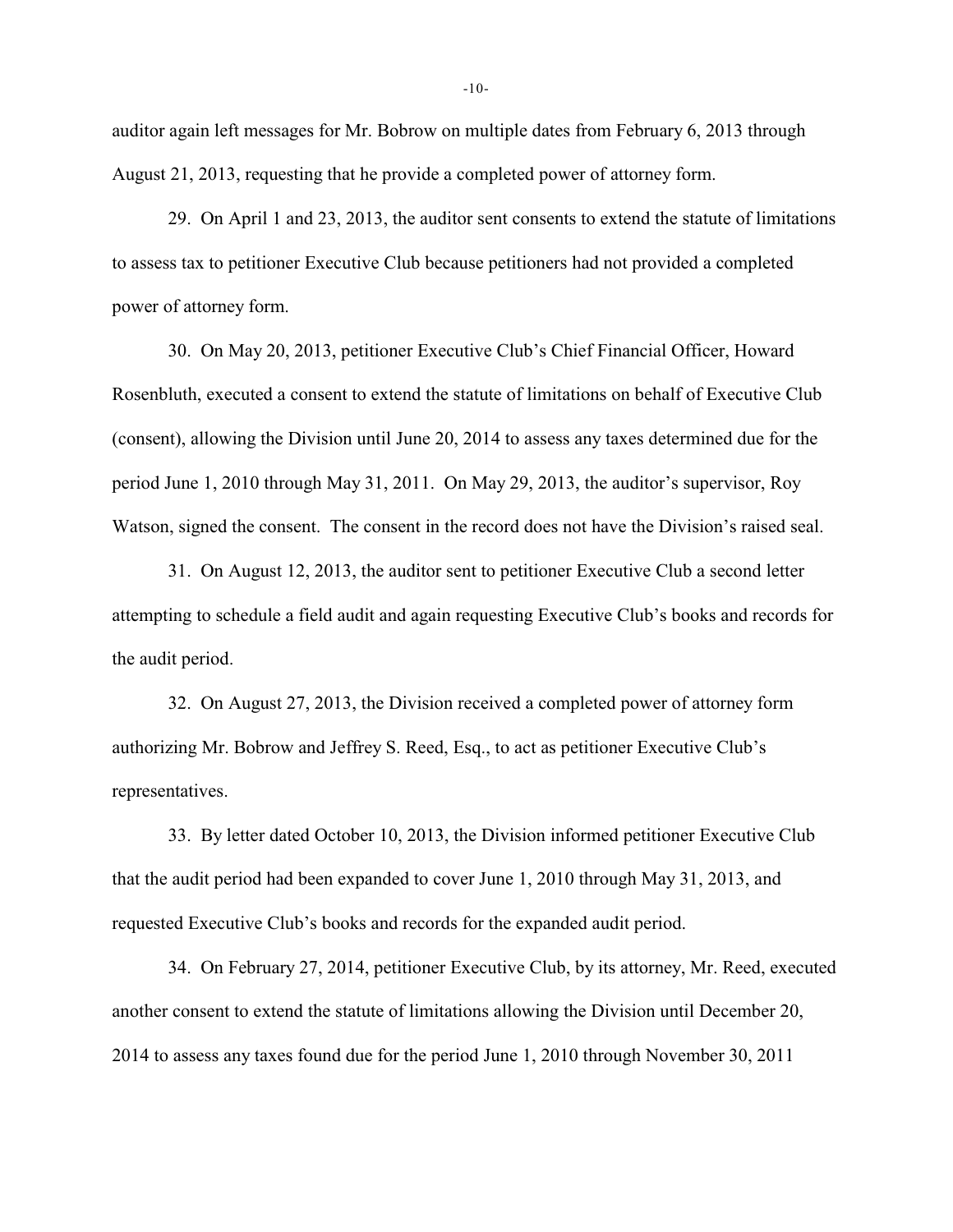(second consent). The second consent was signed by Mr. Watson on behalf of the Division on February 27, 2014. The second consent in the record does not have the Division's raised seal.

35. On August 22, 2014, petitioner Executive Club executed a test period audit method election, agreeing to a test period audit method for recurring expense purchases.

36. On October 14, 2014, petitioner Executive Club, by its attorney, Mr. Reed, executed a third consent to extend the statute of limitations allowing the Division until March 20, 2015 to assess any taxes found due for the period June 1, 2010 through February 28, 2012 (third consent). The third consent was signed by Mr. Watson on behalf of the Division on October 14, 2014. The third consent in the record does not have the Division's raised seal.

37. Petitioners provided the Division's auditor with Executive Club's daily system financial reports (Reports) for the audit period. The auditor performed a detailed audit of Executive Club's sales records. Based on a review of the sales records, the auditor determined that gross sales per petitioners' records were not in agreement with reported gross sales. Based on her review of petitioners' sales records, the auditor determined additional tax due for the following items: sales of executive dollars; surcharges on executive dollars; and private room revenue. The auditor also determined additional tax due for expense purchases and complimentary beverages.

38. For the sales of executive dollars, the auditor conducted a detailed audit of petitioners' records. To determine receipts from sales of executive dollars, the auditor used the amounts shown on Executive Club's Reports, which shows monthly revenue from food, beverage, executive currency, executive currency surcharge, room fee and tips payable, among other items. The auditor added the amount of executive currency sales indicated in the Reports for each month, to arrive at a total of gross and taxable sales of \$29,186,060.00 for the audit

-11-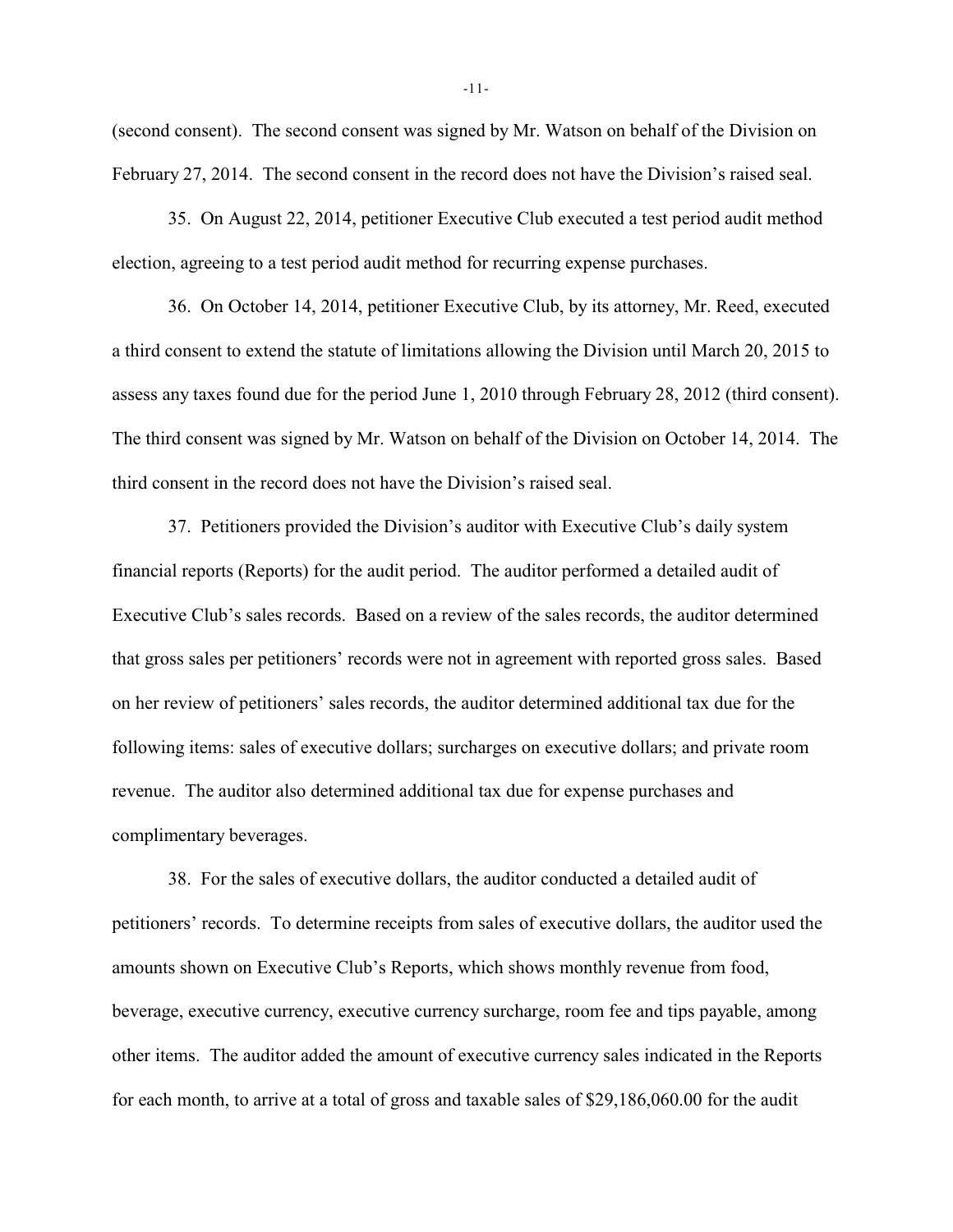period. The auditor calculated sales tax due on these sales in the amount of \$2,590,262.85. When calculating the amount of executive dollar sales, the auditor did not include any amount listed as "tips paid" from the Reports.

39. For the surcharge on the sales of executive dollars, the auditor again used information contained in the Reports. The auditor added the surcharge amount indicated in the Reports for each month, to arrive at total surcharges of \$5,664,772.00 for the audit period, and determined tax due of \$502,748.51.

40. Regarding revenue earned from charges for the use of private rooms at the Club, based on review of petitioners' records, the auditor determined that petitioners had not remitted tax due on such charges for the quarter ending February 29, 2012. To compute the tax due for this area, the auditor added the room fees for December 2011, January 2012 and February 2012, as indicated in petitioners' records, to determine total room fee for that period of \$762,669.77, and determined additional tax due of \$67,686.94. Petitioners concede the amount of sales tax determined due on the private room charges (*see* finding of fact 5).

41. For the auditor's review of expense purchases, petitioners agreed to project the results of the previous audit for this area to determine the tax due from expenses and complimentary beverages for the period in issue, and executed a test period audit method election (*see* finding of fact 35). To compute the tax due for the audit period, the auditor divided the total tax due from expenses and complimentary beverages from the prior audit period (\$33,604.98) by the number of quarters in the prior audit period (10) to determine quarterly tax due of \$3,360.50. The auditor then multiplied quarterly tax due (\$3,360.50) by the number of quarters in the current audit period (12) to determine additional tax due of \$40,326.00 from expenses and complimentary beverages for the period in issue. Petitioners concede to this amount of tax.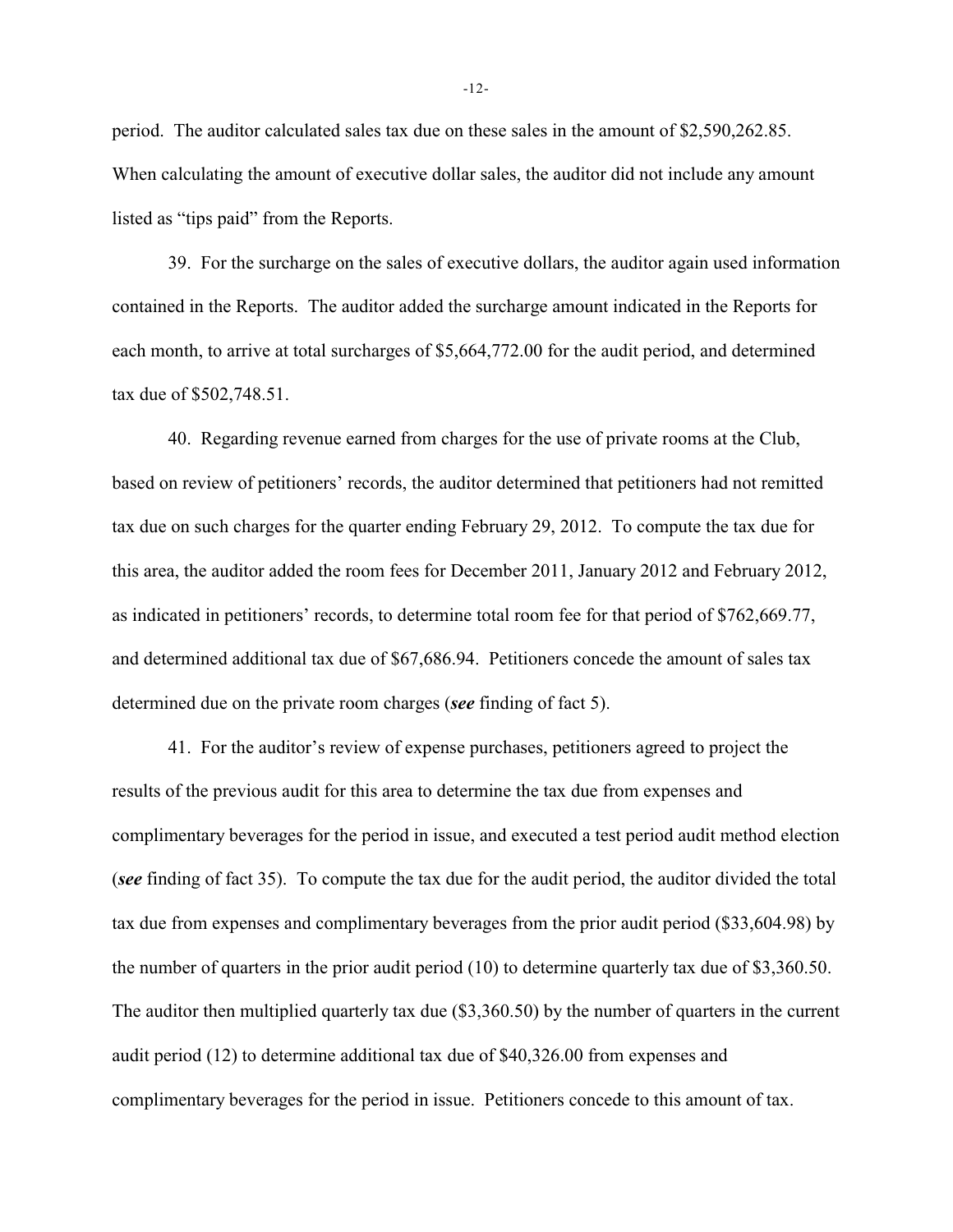42. The Division issued a notice of determination, number L-042229682, dated November 25, 2014, to petitioner Executive Club asserting tax due of \$3,093,011.36, plus interest. This notice assessed tax due on executive dollar sales and surcharges for the period at issue.

43. The Division issued a notice of determination, number L-042229689, dated November 25, 2014, to petitioner Executive Club asserting tax of \$67,686.94, plus interest, determined due on revenue from the private room charges. This notice is no longer at issue and petitioners concede this amount (*see* findings of fact 5 and 40).

44. The Division issued a notice of determination, number L-043416775, dated December 26, 2014, to petitioner Executive Club asserting tax of \$40,326.00, plus interest, due on expenses and complimentary beverages. This notice is no longer at issue and petitioners concede this amount (*see* finding of fact 41).

45. The Division issued three separate notices of determination to petitioner Robert Gans as a responsible person for taxes due of the Executive Club. Notice of determination, number L-042235703, dated November 26, 2014, asserted additional tax of \$1,694,477.32, plus interest, for the taxes due on executive dollar sales and surcharges for the period September 1, 2011 through May 31, 2013.<sup>5</sup> Notice of determination, number L-042235704, dated November 26, 2014, asserted \$67,686.94 in tax, plus interest for the amount determined due on room charges for the sales tax quarter ending February 29, 2012. Notice of determination, number L-042320551, dated December 29, 2014, asserted \$20,163.00 in tax, plus interest for the amount determined due for expenses and complimentary beverages for the period September 1, 2011

<sup>&</sup>lt;sup>5</sup> The amounts determined due from petitioner Robert Gans for executive dollar sales and surcharges, and expenses and complimentary beverages, were less than the amounts due from Executive Club for the same areas because the statute of limitations for certain sales tax quarters had expired before the assessments were issued to him and consents had not been obtained from him to extend the time period for assessments.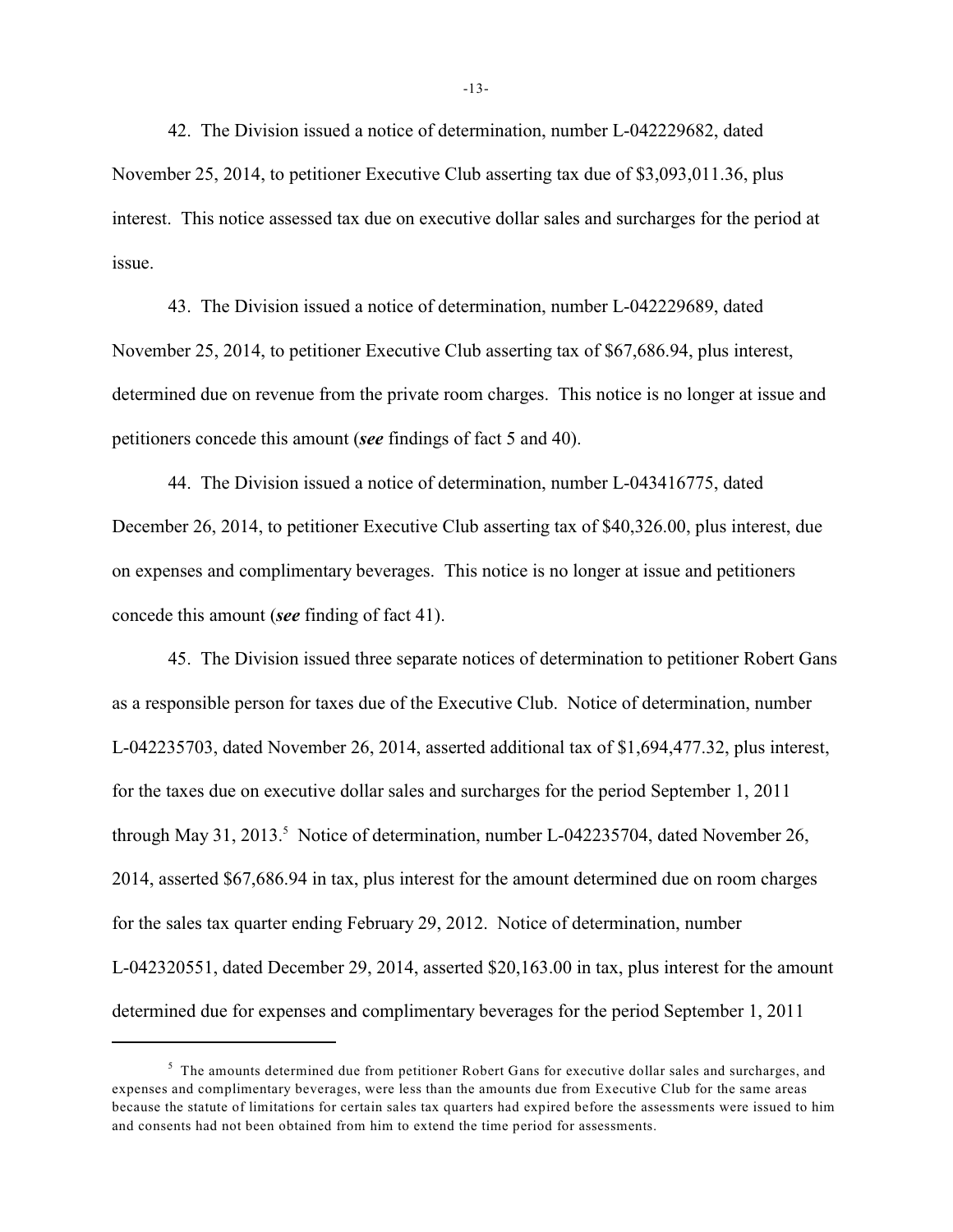through May 31, 2013. Petitioners do not dispute that Mr. Gans is a person responsible for Executive Club's sales tax obligations, and do not dispute the amount determined due for tax on room sales, expenses and complimentary beverages.

46. Petitioners requested a conciliation conference with the Bureau of Conciliation and Mediation Services (BCMS) in protest of the notices. By conciliation orders dated August 6, 2015, BCMS sustained the notices.

47. On November 5, 2015, petitioners filed timely petitions with the Division of Tax Appeals. The Division filed timely answers in response to the petitions.

48. Upon cross-examination during the hearing, the auditor testified that she was unaware if executive currency could be used to gain entrance to the Club or a private room during the audit period, and that she did not know whether customers could pay cash for private dances at the Club. She testified that she believed such purchases would be taxable.

49. The Division objected during the hearing to petitioners' requests to adjourn the hearing for purposes of settlement discussions on the issue of the nontaxable tips and the Division's representative expressed throughout the hearing that the Division did not find petitioners' proof on the issue persuasive (e.g., hearing tr, pp 17-19, 27, 261)

50. At the conclusion of the hearing, petitioners requested that the record remain open for submission of additional documents offered for the purpose of showing the amount of the receipts from the sale of executive dollars that were used for tips. The Division objected to this request on several grounds including that the documents, without testimony explaining them, would not be useful. The Administrative Law Judge agreed and inquired of petitioners as to why the documents were not available at the hearing. In response, petitioners stated that in lieu of

 $6$  See footnote 5.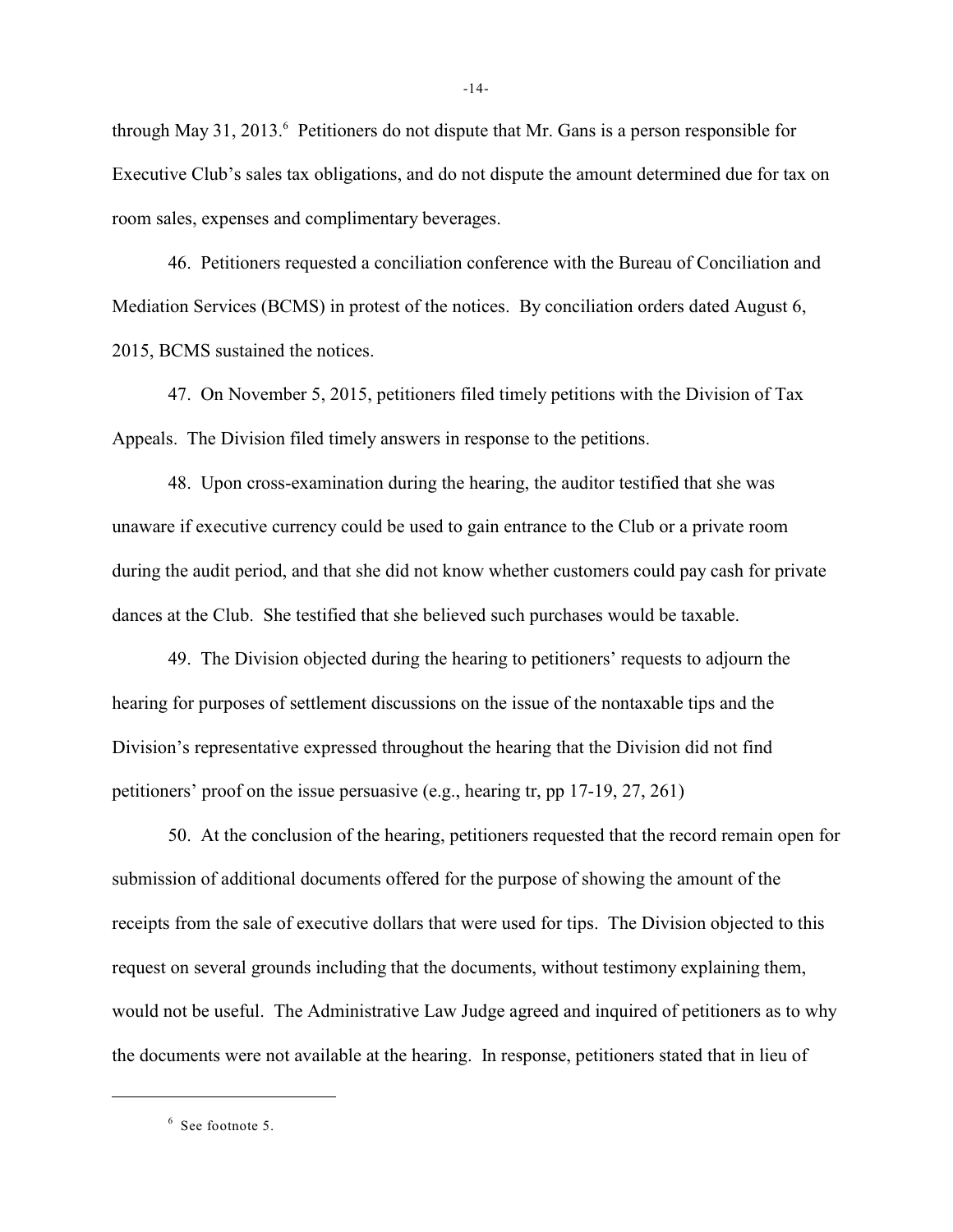submitting the documents to the Administrative Law Judge to include them in the record, they would provide the documents to the Division in an effort to attain a settlement prior to briefs having to be filed or a determination having to be issued. The Administrative Law Judge expressed concern that if there was no settlement, the documents would not be in the record and she would have no substantiation for the amount of the tips. Petitioners acknowledged that they understood this and withdrew their request to submit additional documents to the Administrative Law Judge. At that point, the Administrative Law Judge closed "the record for any additional documents or testimony" (hearing tr, pp 247-59).

# *THE DETERMINATION OF THE ADMINISTRATIVE LAW JUDGE*

The Administrative Law Judge concluded that: (1) collateral estoppel was not applicable; (2) the consents to extend the statute of limitations in this matter were valid; (3) petitioners did not prevail on the argument that the sale of executive dollars was not an admission charge because executive dollars did not provide admission to anything, because, among other reasons, petitioners were unable to distinguish controlling precedent; (4) the surcharge paid by customers to purchase executive dollars is taxable as a service charge included in the price paid for admission; (5) the sale of executive dollars is alternatively taxable as charges of a roof garden or cabaret; and (6) petitioners did not prove that receipts entered in evidence from the sale of executive dollars indicating they were for "Food/Bev," were not taxable as "any cover, minimum, entertainment or other charges." Neither party filed an exception to any of these conclusions of the Administrative Law Judge with this Tribunal and thus, such issues are not currently before us.

With regard to the first issue currently before us, the Administrative Law Judge held that the sale of executive dollars was not the same as a nontaxable sale of intangible property such as

-15-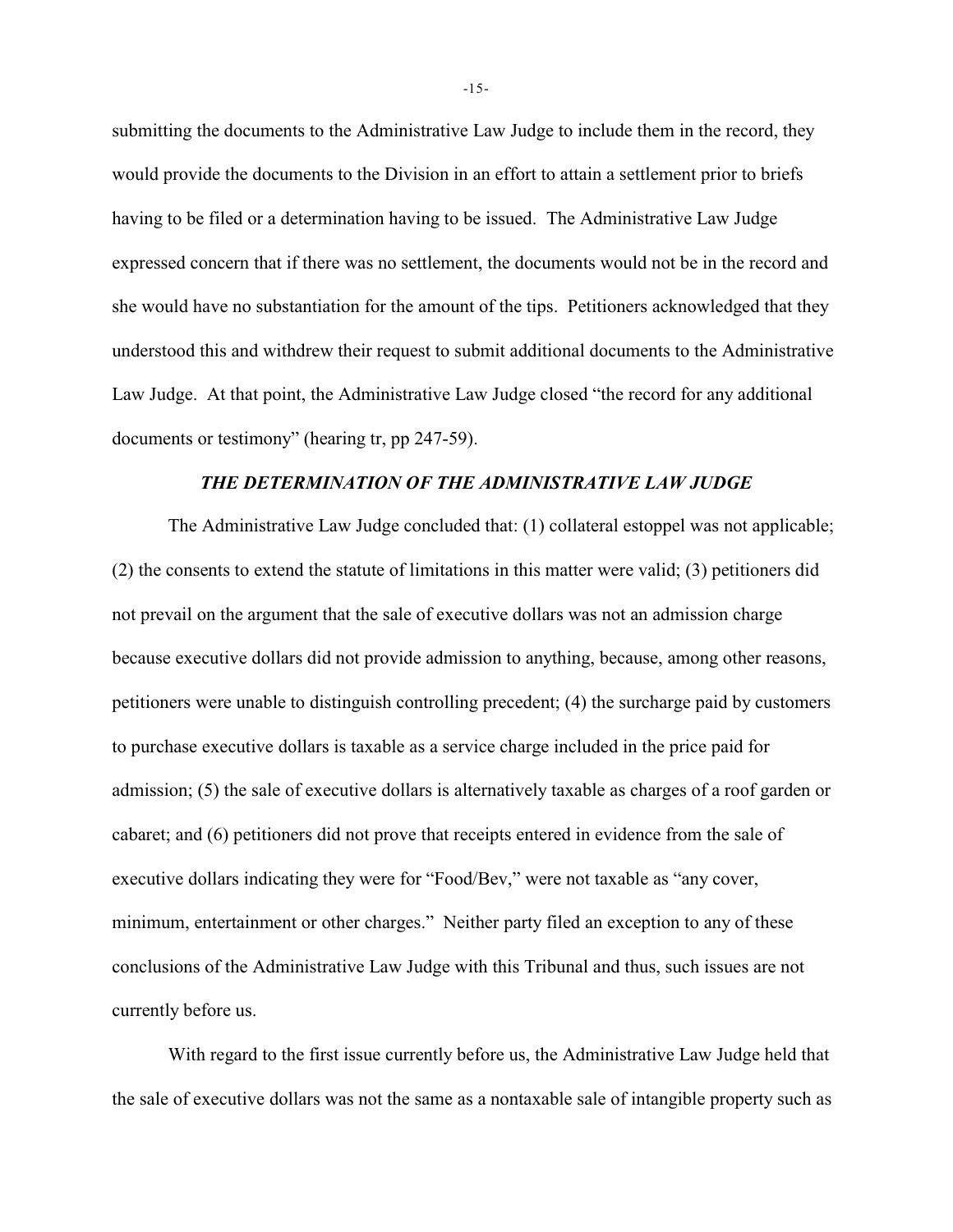a gift card. The Administrative Law Judge explained, based on controlling precedent, that while the taxable transaction when using gift cards is the redemption of the gift card for taxable items, the taxable transaction in this case, because of the Club's control over the transactions at issue and financial interest in those transactions, is the sale of executive dollars by the Club to its customers.

With regard to the second issue currently before us, the Administrative Law Judge held that to the extent receipts from executive dollars used to pay tips are not subject to tax, petitioners failed in their burden to prove the amount of those receipts. The Administrative Law Judge explained that the records submitted into evidence on this issue were unconvincing and, at times, contradictory.

#### *ARGUMENTS ON EXCEPTION*

Petitioners argue that executive dollars are essentially the equivalent of gift cards and thus, the taxation of the receipts from the sales of executive dollars are not taxable when sold, but upon the redemption of the executive dollars for taxable items. In support of their argument, petitioners note that just like gift cards, executive dollars are redeemable at any time after purchase through the expiration date. Petitioners assert that receipts from the sale of executive dollars do not involve sales of tangible personal property or taxable services, but rather the sale of intangible property, similar to a gift card.

Petitioners also allege that the Administrative Law Judge determination, and the precedent relied upon by the Administrative Law Judge, do not address the issue of whether receipts from the sale of executive dollars are taxable when sold or redeemed. Petitioners contend that such cases only address the issue of whether it is the Club or the entertainer that is responsible for the payment of the sales tax due, an issue petitioners assert is irrelevant to an

-16-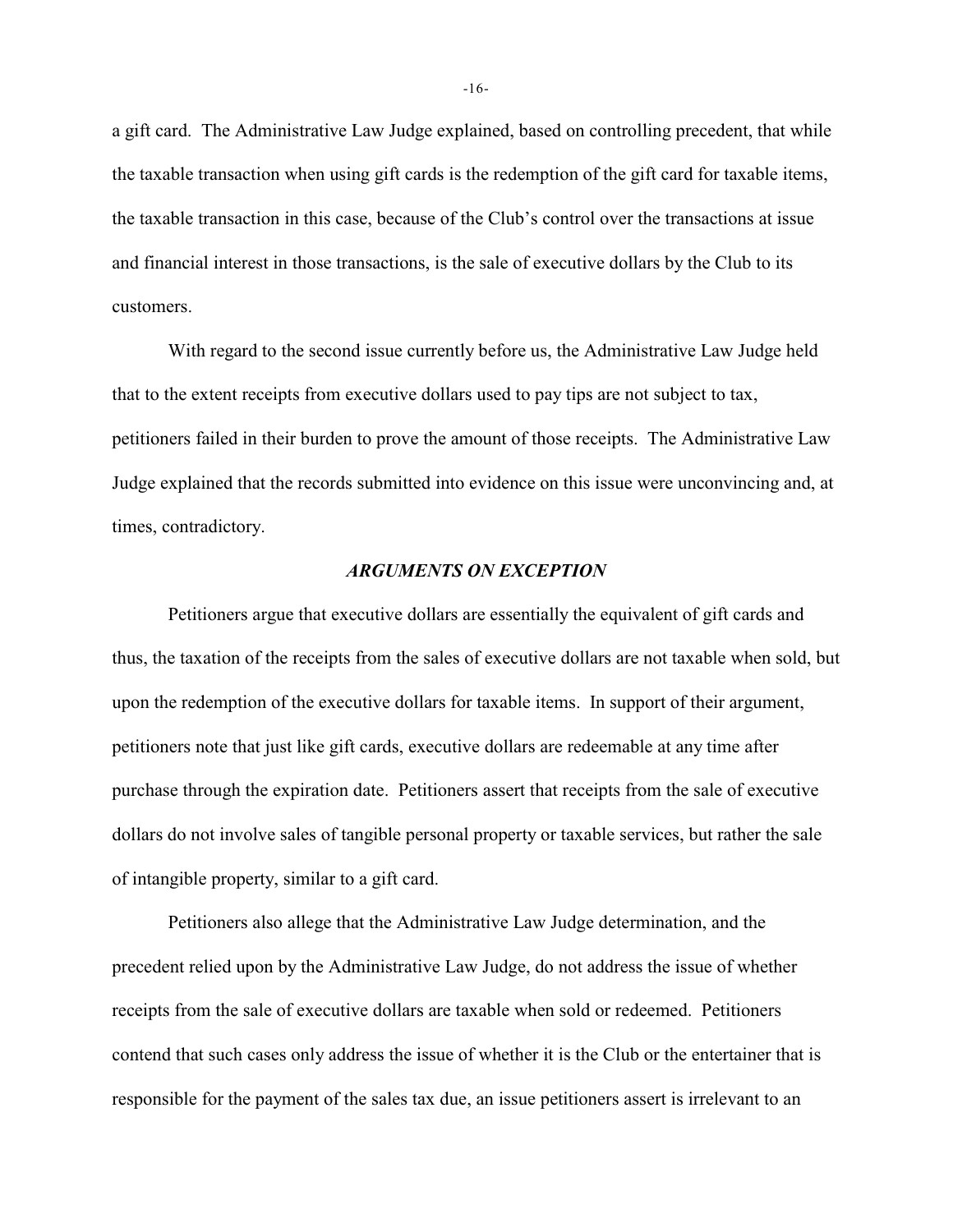analysis of whether receipts from executive dollars should be taxable when they are purchased or when they are redeemed.

Petitioners argue that even if it is determined that the taxation of the receipts from the sales of executive dollars are taxable at the time of the sale, receipts from executive dollars used to tip entertainers and others at the Club are not subject to sales tax. Petitioners assert that they are entitled to a remand of this matter in order to determine the correct amount of those tips, as evidence on this issue was provided to the Division after the hearing, but is not in the record in this matter. Petitioners note that a remand would provide the parties with more time to resolve this issue through an agreement.

The Division argues that the Tribunal previously rejected the argument being made by petitioners that receipts from the sale of executive dollars are taxable at the time of redemption rather than at the time of purchase. The Division asserts that the Administrative Law Judge correctly followed Tribunal precedent and held that it was the Club, and not the entertainers, that were responsible for collecting sales taxes on these transactions because of the Club's operational control over, and financial interest in, the transactions. Thus, the Division argues that it was petitioners' burden to distinguish the present matter from the previous Tribunal decisions and petitioners failed in that burden.

With regard to the issue of whether petitioners should be allowed some adjustment for any receipts from executive dollars redeemed for tips, the Division asserts that the Administrative Law Judge was correct to conclude, based upon scarce and disparate evidence, and the failure to address the discrepancies in such evidence, that petitioners had failed to prove what portion, if any, of those receipts were actually used for tips. Furthermore, the Division opposes any remand to provide petitioners with the opportunity to submit additional evidence.

-17-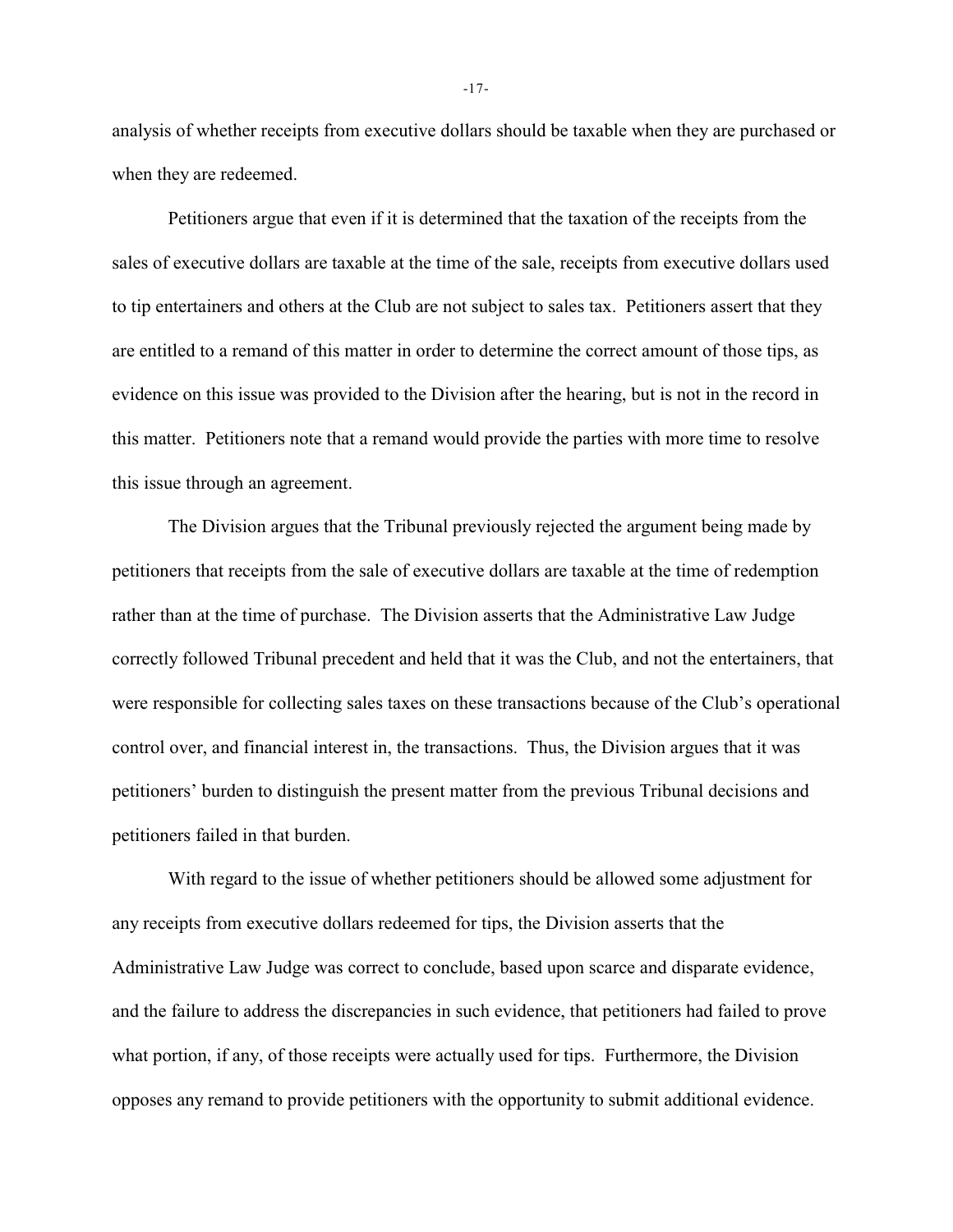The Division argues that petitioners' basis for requesting a remand, that they thought the Division was amenable to settlement and thus submitted additional information only to the Division and not to the Administrative Law Judge, is not supported by the record. Specifically, the Division points to its objections to petitioners' requests for adjournments for purposes of settlement negotiations, and its position that petitioners' evidence was insufficient, as indicative of the lack of reasonableness of petitioners' belief that the Division was amenable to reaching an agreement in this matter.

### *OPINION*

As previously noted, the parties did not file exceptions in response to the conclusions of the Administrative Law Judge that: (1) collateral estoppel was not applicable; (2) the consents to extend the statute of limitations in this matter were valid; (3) petitioners did not prevail on the argument that the sale of executive dollars was not an admission charge because executive dollars did not provide admission to anything, because, among other reasons, petitioners were unable to distinguish controlling precedent; (4) the surcharge paid by customers to purchase executive dollars is taxable as a service charge included in the price paid for admission; (5) the sale of executive dollars is alternatively taxable as charges of a roof garden or cabaret; and (6) petitioners did not prove that receipts entered in evidence from the sale of executive dollars indicating they were for "Food/Bev," were not taxable as "any cover, minimum, entertainment or other charges." As these issues are not before us on exception, we merely state that we believe that the Administrative Law Judge completely and correctly addressed such issues and we affirm the determination of the Administrative Law Judge based upon the reasoning contained therein.

We now turn to petitioners' arguments on exception.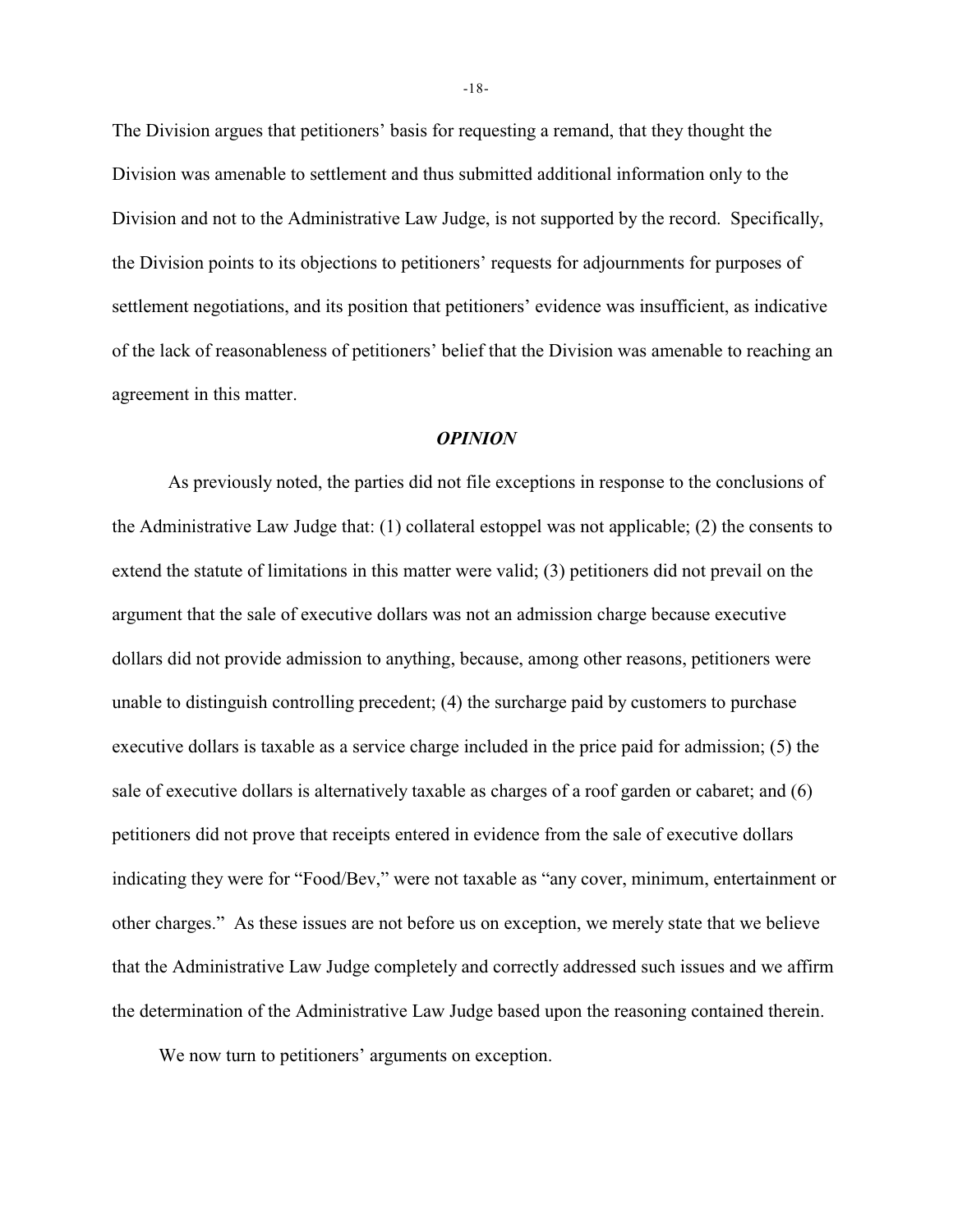Initially, we note that as the receipts at issue are for entrance to, or for use of, a place of amusement, all such receipts are presumptively subject to sales tax until the contrary is established, and the burden to prove that any receipts are nontaxable is on petitioners (Tax Law §§ 1105 [f], 1101 [d] [2], 1132 [c] [1]; *see also Matter of Rizzo v Tax Appeals Trib. of State of N.Y.*, 210 AD2d 748 [1994]; *Matter of Mobley v Tax Appeals Trib. of State of N.Y.*, 177 AD2d 797, 799 [1991], *appeal dismissed* 79 NY2d 978 [1992]). Furthermore, a presumption of correctness attaches to a notice issued by the Division, and the taxpayer must overcome this presumption (*Matter of HDV Manhattan, LLC v Tax Appeals Trib. of the State of N.Y.*, 156 AD3d 963, 966 [3d Dept 2017]).

Mindful of these precepts, we first address the issue of whether the receipts from petitioners' sale of executive dollars are subject to tax at the time of purchase by the customer, or at the time of redemption. We acknowledge that petitioners are correct that neither this Tribunal, in *Matter of The Executive Club LLC* (Tax Appeals Tribunal, April 19, 2017) (*Executive Club I*), nor the Administrative Law Judge in the determination, directly addressed petitioners' argument that executive dollars are the functional equivalent of gift cards and receipts from the sale of each should be treated the same for sales and use tax purposes. Rather, in both cases, it was indirectly addressed in the holding that it was petitioners, and not the entertainers, that were responsible for the collection of the tax based upon petitioners' control over various transactions at the Club.

In direct response to petitioners' argument, we hold that executive dollars are not intangible property similar to gift cards. It is true, as petitioners contend, that executive dollars are neither tangible property nor taxable services. However, that does not mean that executive dollars are intangible property. Rather, "the Club's receipts from the sale of scrip are taxable as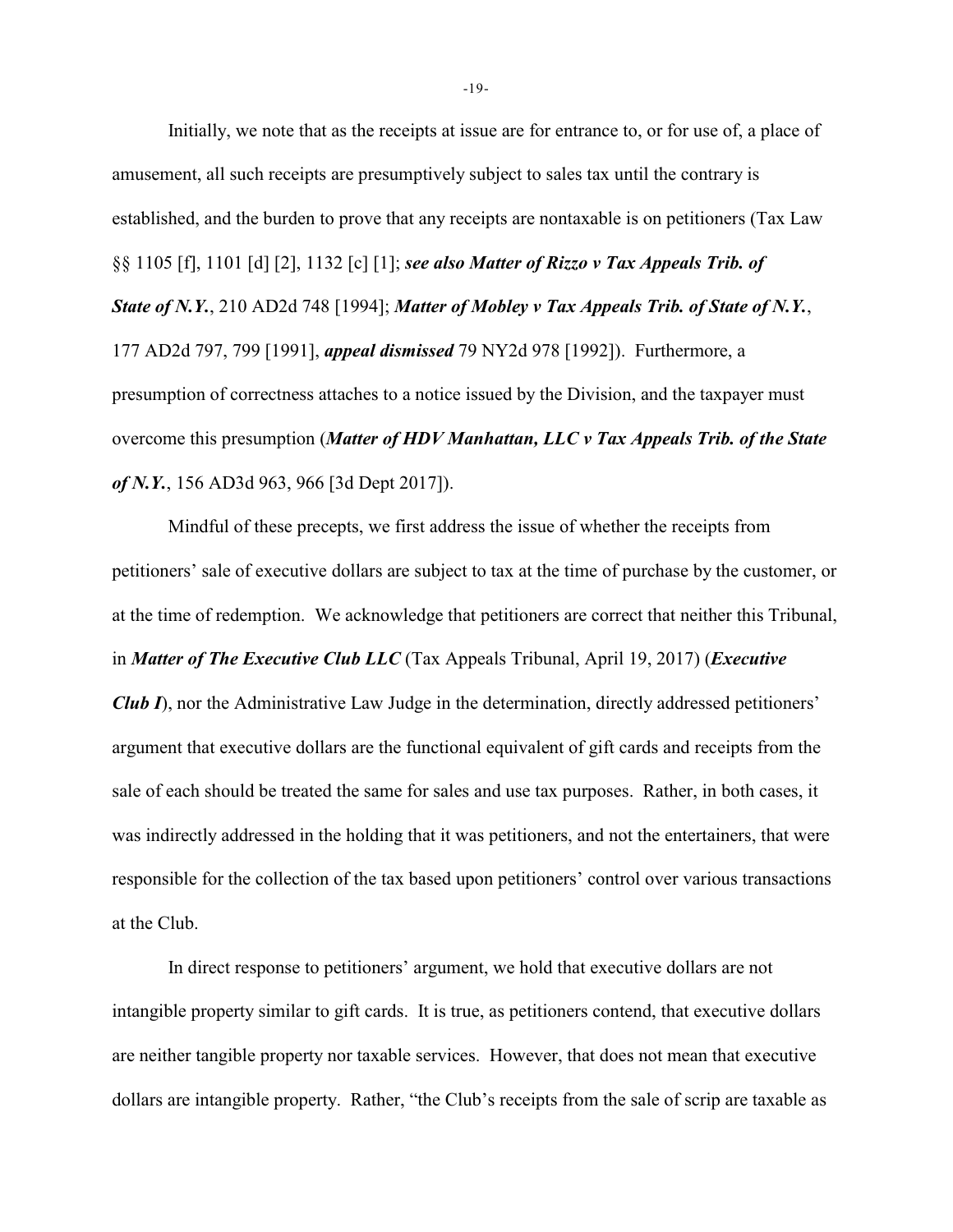admission charges to a place of amusement" and such admission charges include charges for the private dances (*Matter of HDV Manhattan, LLC v Tax Appeals Trib. of the State of N.Y.*, 156 AD3d 963, 965 [3d Dept 2017]).

Petitioners also argue that the receipts from the sale of the executive dollars must be subject to tax at the time the executive dollars are redeemed, because it is impossible to determine what portion of the executive dollars will be used for taxable admission charges as opposed to nontaxable tips until that time. On the other hand, petitioners assert that they know as soon as executive dollars are purchased how much the customer intends to use for entertainment and how much for tips because the customer tells the host and the host writes it down at the time of purchase (oral argument tr, pp 9-11). Petitioners admit that as they have this information at the time of purchase, they could collect the tax at that time. However, petitioners then somehow conclude that whether or not they know at the time of sale the amount of executive dollars to be used for entertainment and the amount for tips, they still see little difference between executive dollars and a gift card (oral argument tr, p 14). Petitioners' arguments are confusing and inconsistent. In any event, as discussed below, petitioners have not proven the amount of executive dollars used for tips. Accordingly, petitioners have not overcome the presumption of correctness that attached to the Division's notice regarding this issue (*Matter of HDV*

*Manhattan, LLC v Tax Appeals Trib. of the State of N.Y.*, 156 AD3d at 966). The receipts from the sale of the executive dollars are not taxable as intangible personal property, but as admission charges to a place of amusement and sales tax is collectable at the time the customer purchases the executive dollars.

Having concluded that the receipts from the sale of executive dollars are taxable at the time of purchase, we must address the issue of whether this matter should be remanded to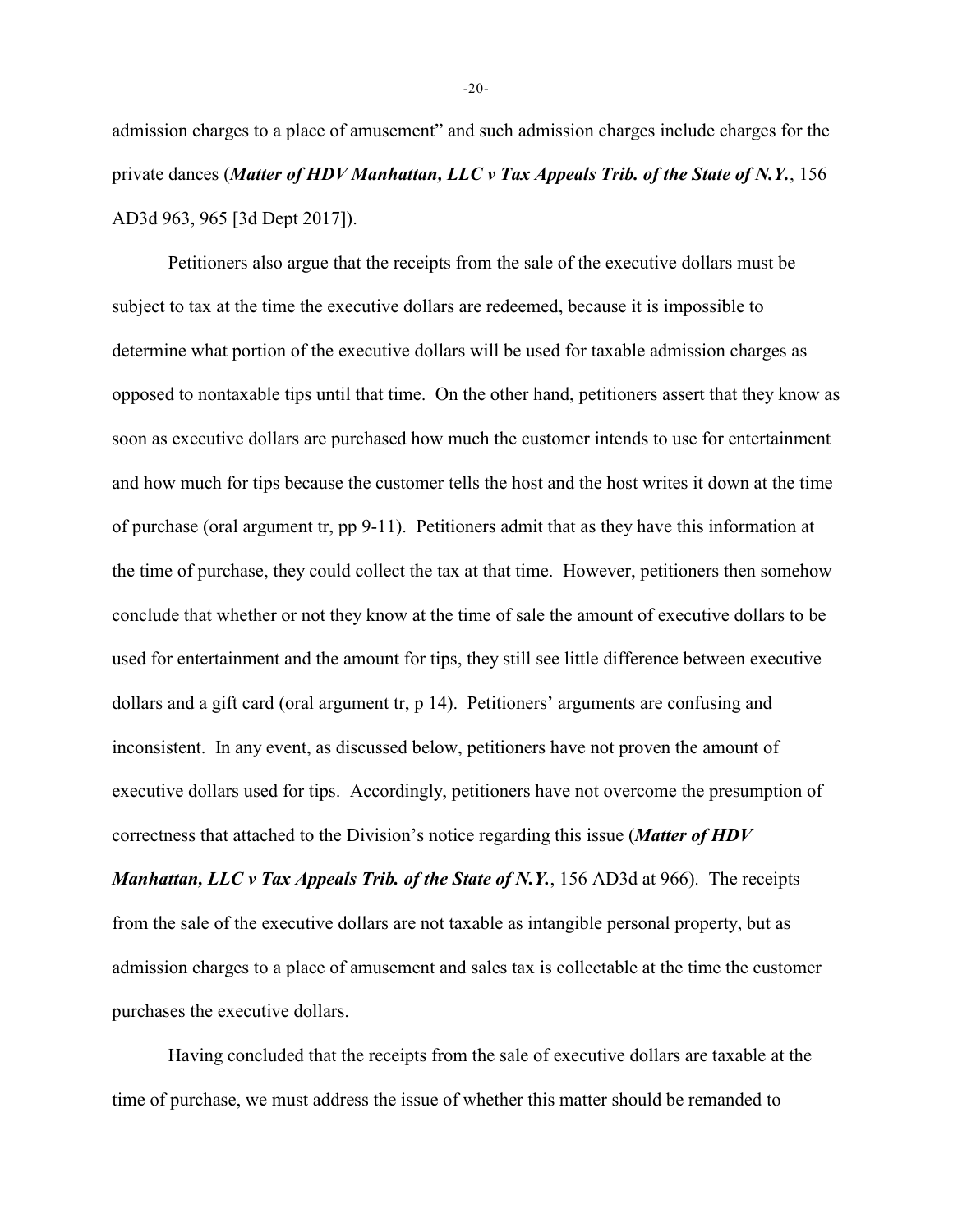determine the correct amount of tips paid with executive dollars. The Administrative Law Judge concluded that petitioners failed to meet their burden of proving the amount of the tips based upon the scarcity of the records petitioners submitted into evidence, the unconvincing nature of such records, and in certain instances, the contradictory nature of the evidence (*see* finding of fact 22). We believe that the Administrative Law Judge completely and correctly addressed this issue and we affirm for the reasons stated in the determination.

However, petitioners' argument on exception is not that they submitted sufficient evidence to the Administrative Law Judge to prove the amount of the tips, but rather that they are entitled to a remand of this matter to submit additional evidence. Petitioners assert that they had additional records but provided them to the Division after the hearing in hopes of resolving this matter rather than, or in addition to, providing them to the Administrative Law Judge.

This Tribunal has the authority to remand matters to an Administrative Law Judge for additional proceedings (Tax Law § 2006 [7]; 20 NYCRR 3000.17 [e] [2]). However, with regard to further fact finding, which is what petitioners are requesting, this Tribunal has established that remanding a case to an Administrative Law Judge is only appropriate in "special circumstances" (*Matter of Great Eastern Printing Co.*, Tax Appeals Tribunal, February 20, 1992, citing *Matter of Capital District Better TV*, Tax Appeals Tribunal, September 5, 1991 [matter remanded out of concern that certain statements of the Administrative Law Judge off the record may have dissuaded petitioners from introducing specific evidence]; *Matter of Jencon, Inc., Tax Appeals Tribunal*, December 20, 1990 [matter remanded because the petitioner was not given an opportunity below to present evidence on either the jurisdictional issue or the merits of the case]; *Matter of Platias*, Tax Appeals Tribunal, December 6, 1990 [matter remanded in order to determine if the Division's policy of accepting certain mailing evidence as proof of timely filing

-21-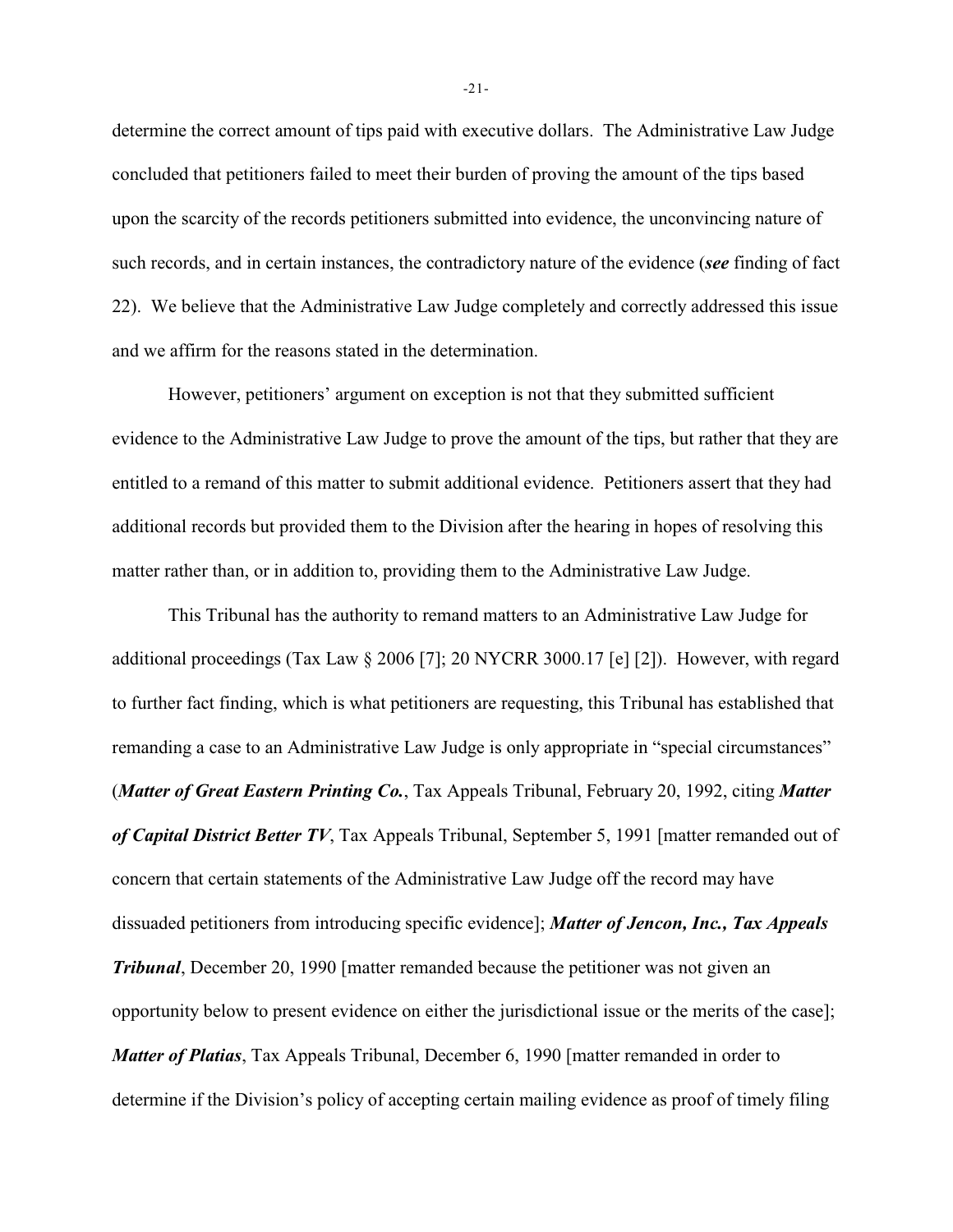was applied to the petitioners prior to hearing]; *Matter of Karolight, Ltd.*, Tax Appeals Tribunal, February 8, 1990 [matter remanded to obtain evidence necessary to establish the Tribunal's jurisdiction over the case]).

Petitioners appear to be arguing that their "special circumstances" are that they did not submit records for the entire audit period at the hearing because they thought the issue could be resolved with the Division. Petitioners propose that should this matter be remanded, the parties could continue to review documentation and possibly resolve this issue. The Division opposes any remand of this case, as it asserts that the record is clear that the Division objected to any adjournment of the hearing for the purposes of settlement and made clear throughout the hearing that the Division did not find petitioners' evidence persuasive and therefore did not see any need to further adjourn the hearing (*see* finding of fact of 49). Thus, the Division argues that it makes no sense to further elongate these proceedings under the guise of settlement negotiations.

We agree with the Division and find that this case does not present the "special circumstances" required in order to remand a case for additional fact finding. First, in response to inquiries from the Administrative Law Judge as to why the records were not available at the hearing, petitioners decided to withdraw their request to submit additional documentation after the date of the hearing. Second, the Administrative Law Judge made clear that there would be no "additional documents or testimony" allowed into the record (*see* finding of fact 50). Having had every opportunity, petitioners failed to submit the documents to the Administrative Law Judge that they now seek the opportunity to submit to the Administrative Law Judge on remand. These circumstances are the exact opposite of the special circumstances that are required for this Tribunal to remand a matter for additional fact finding (*see Matter of Great Eastern Printing Co.*; *Matter of Feldman*, Tax Appeals Tribunal, May 23, 2002). Finally, remanding and

-22-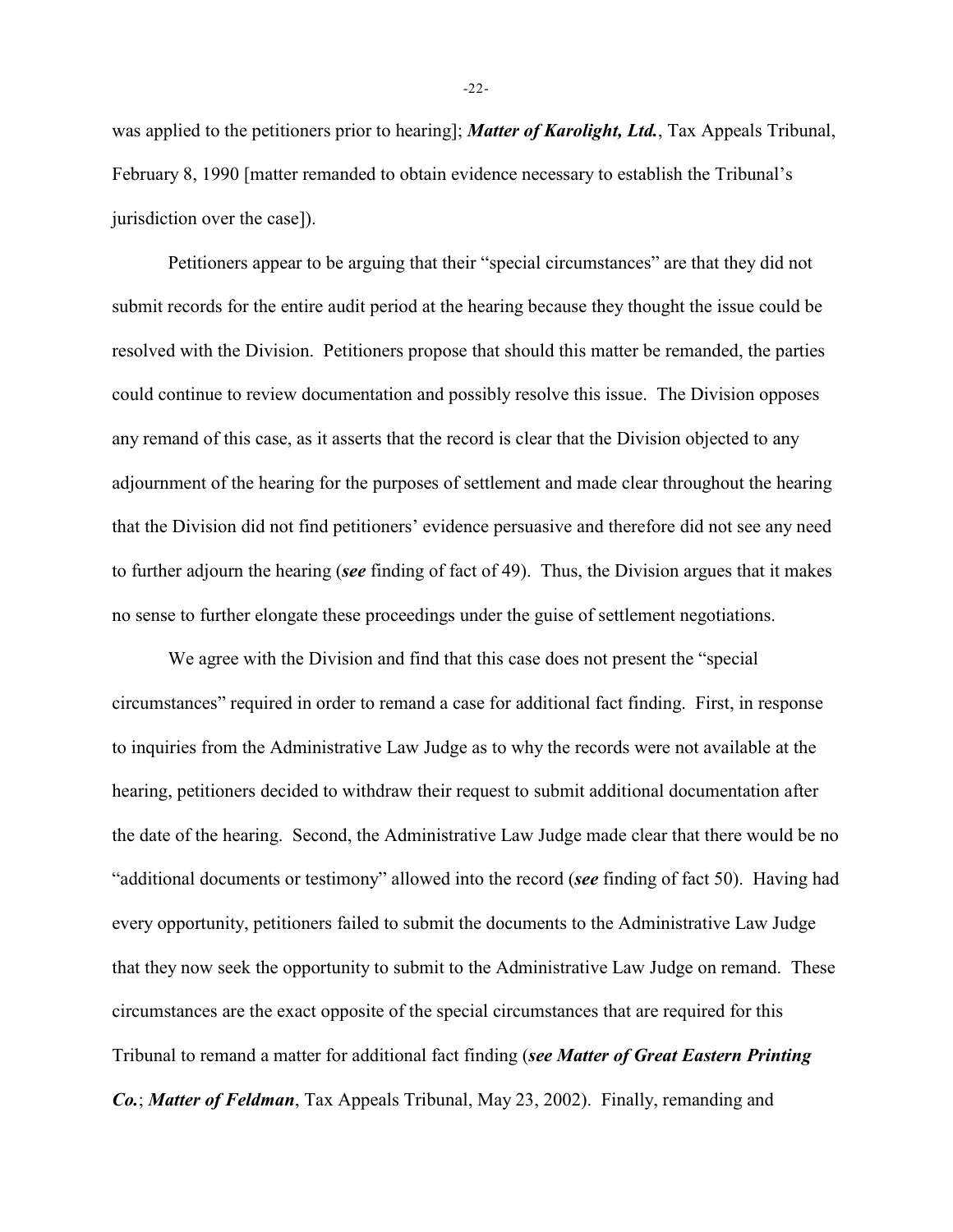reopening the record in this case would undermine the sound principle enunciated in *Matter of*

*Schoonover* (Tax Appeals Tribunal, August 15, 1991)

that:

"[i]n order to maintain a fair and efficient hearing system, it is essential that the hearing process be both defined and final. If the parties are able to submit additional evidence after the record is closed, there is neither definition nor finality to the hearing."

Accordingly it is ORDERED, ADJUDGED and DECREED that:

- 1. The exception of The Executive Club, LLC and Robert Gans is denied;
- 2. The determination of the Administrative Law Judge is affirmed;
- 3. The petitions of The Executive Club, LLC and Robert Gans are denied; and
- 4. The notices of determination dated November 25, 2014, November 26, 2014,

December 26, 2014 and December 29, 2014 are sustained*.*